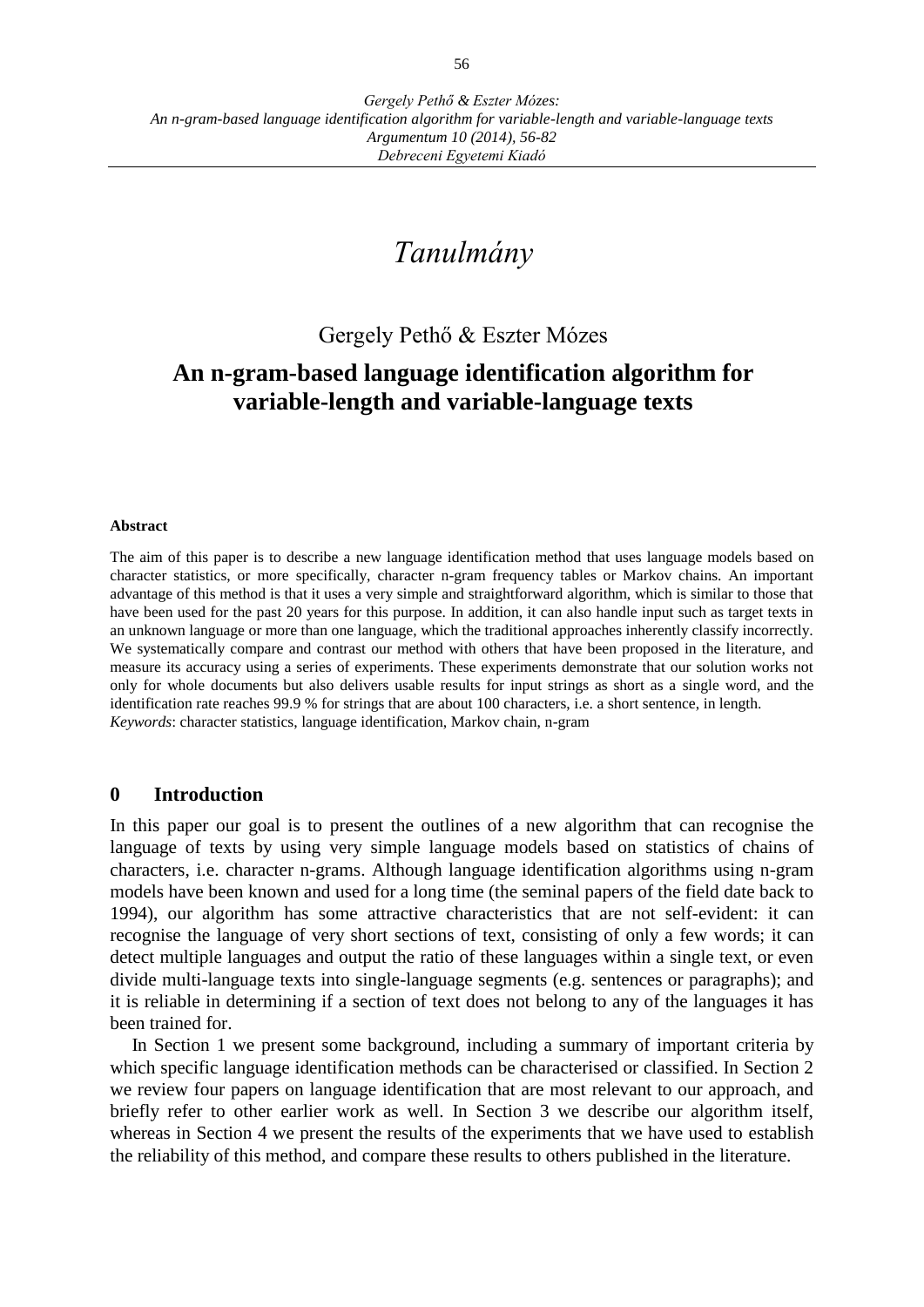### **1 Background**

 $\overline{a}$ 

A language identification algorithm can tell us automatically about any written or spoken text which language it belongs to. When identifying the language of a written text manually, people usually rely on characters unique to or very typical of a certain language; common and peculiar combinations of letters, beginnings or endings of words; and the most frequent words (function words).<sup>1</sup> Computational algorithms, on the other hand, are usually based on dictionary comparisons, various statistical approaches, or a combination of these two.

Language recognition software is necessary for a variety of tasks. For instance, it can be used to categorise by language certain electronic text resources found on the World Wide Web. This can be necessary for various reasons, e.g. in order to compile a linguistic corpus for a given language. Whether such a corpus is used for linguistic research or to build a language model for natural language processing, it is generally problematic when it contains texts or even long parts of texts in other languages. Language identification software can be used for filtering out the 'foreign-language' or mixed-language documents from very large quantities of texts mass-downloaded from the internet, where manual classification would be impossible because of the amount of work required. Another ubiquitous use of these tools is to recognise automatically the source language for machine translation, which is used on machine translation sites (particularly Google Translate and Bing Translator) and is also integrated in web browsers (Google Chrome). A possible further application is to filter texts returned by web search engines, e.g. to display only Hungarian-language hits for a search.<sup>2</sup>

In our paper we will concentrate on non-dictionary-based statistical approaches to language identification for several reasons: Firstly, creating a dictionary requires a lot of effort. A complete lexicon containing all current words of a certain language would be neither necessary nor feasible. However, it is not obvious how large a dictionary should be in order to guarantee recognition of a language with a high degree of reliability, i.e. how frequent words should be added to it. For languages like Hungarian, where most lexemes can have a large number of inflected forms, putting together a dictionary that contains all possible or at least common forms of the frequent words would also be highly impractical. Thus complementing the dictionary by a module the handles morphology would also be advisable, which would in turn complicate this process even further. Regardless of whether such a dictionary is combined with a morphological module or not, it tends to require a large amount of storage space (although this can be reduced using techniques like hashing in actual implementations). Finally, using a dictionary-based method means that we need to examine relatively long stretches of text to recognise a language, since a short sequence often does not contain the necessary amount of sufficiently common words, thereby making identification impossible. By contrast, a method based on character statistics instead of a vocabulary list does not have these limitations.

Language identification methods can be characterised along various criteria, such as the following:

<sup>1</sup> For a nice example, see Wikipedia's Language recognition chart at http://en.wikipedia.org/wiki/Wikipedia: Language recognition chart

<sup>2</sup> These are, of course, the raison d'être of the use of ISO language codes in HTML via the lang attribute as well, but since the latter are specified by the author of the page in question manually, they can be set incorrectly or left out and are thus not reliable as a general solution for the classification of documents on the web.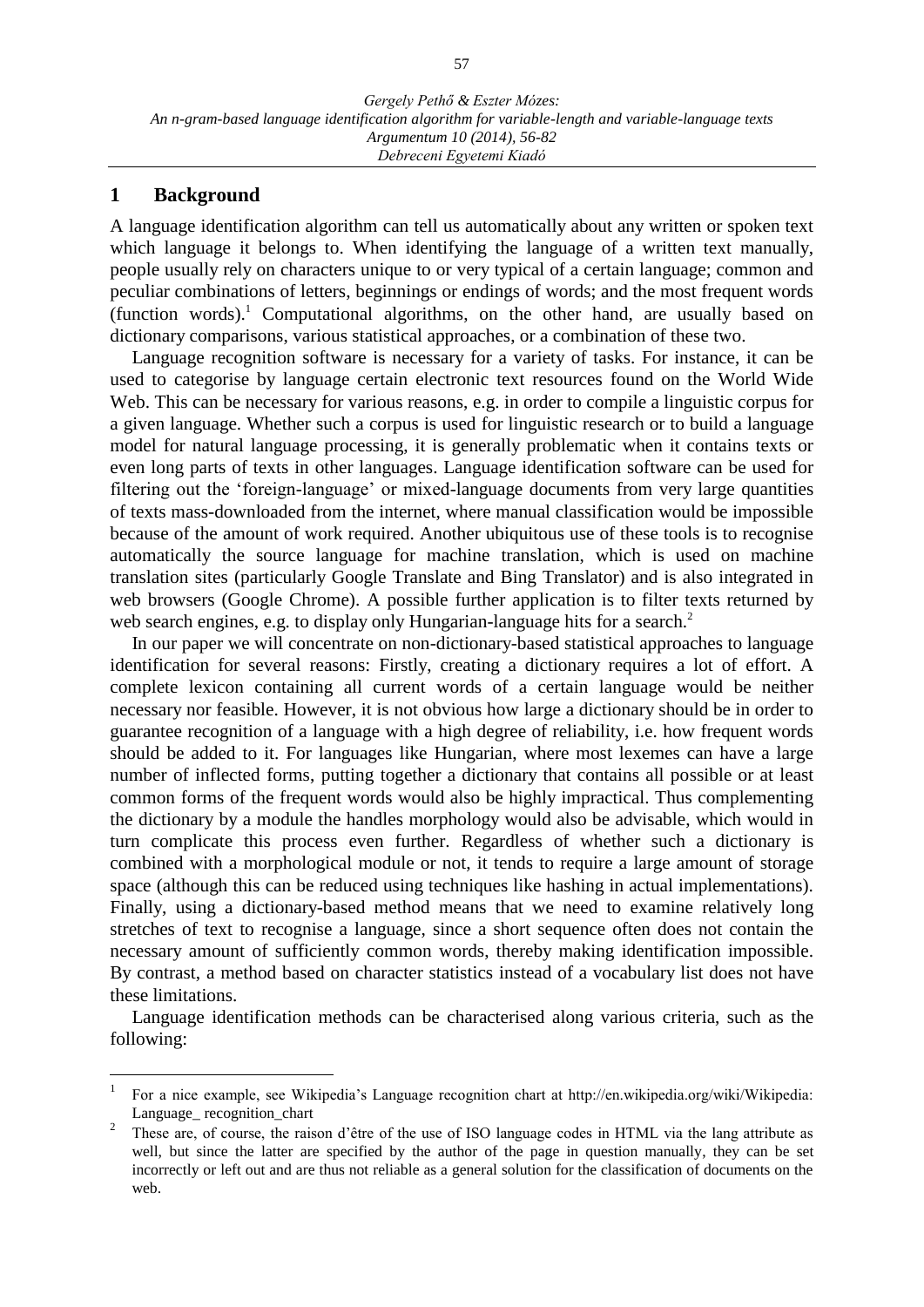- **a) The language model:** What kinds of sources are necessary? Are they available? How costly are they in terms of money or other resources (e.g. time)?
- **b) What is the (length of the) unit that we want to recognise the language of?** Whole texts, blocks, sentences or words?
- **c) The main characteristics of the algorithm:** statistics-based vs. rule-based; character-based vs. word-based, etc.
- **d) Accuracy or reliability of results**
- **e) How much time is needed for the identification?** E.g. what is the average running time per million words? Is it possible to recognise the language online (while typing) or only offline (for finished texts)?
- **f) How are multilingual texts treated?** Does the method identify one of the languages that appear in the text as the language of the whole text? Can the method determine the ratios of the languages appearing in a multilingual text? Can it divide multilingual texts into sections belonging to each language?
- **g)** How does the method **classify texts that belong to a language that is not 'known' to the system<sup>3</sup>** or that could in principle **belong to more than one 'known' language** (e.g. sports tables, numerical data)? Does the method still assign one of the languages to the text in this case or classify it as 'unknown' or 'uncertain'/ 'ambiguous'?

In the next section we will review part of the earlier literature on language identification and see how various approaches can be characterised in terms of these questions.

### **2 A survey of the literature**

 $\overline{a}$ 

A number of language identification methods have been developed and published in the past two decades. Their aim has always been to achieve maximum accuracy.

All of the methods that are discussed in the literature share a common background. The first step is creating a model of the languages that we want to train the system for. In very general terms, this means that the characteristic features of each relevant language are established, collected and then stored. Some approaches also build a model for the input text in the same way as a second step.<sup>4</sup> Finally the language model is compared either to the input text model (as shown in Figure 1, which we have reproduced from Poutsma 2001), or directly to the input text. Based on the degree of similarity between the input text (or its model) and the language models, it is decided to which language the input text belongs.

<sup>3</sup> Depending on the algorithm used, this can mean for example that the system in question has not been trained to recognise the language in question (in the case of a statistical method) or no rules have been specified for that language (in case of a rule-based algorithm).

<sup>4</sup> Poutsma (2001) and other papers that cite it (e.g. Grothe, De Luca & Nürnberger 2008) claim that all statistical approaches generate input document models. This is evidently not true; for example, Dunning (1994), Sibun & Reynar (1996) as well as Řehůřek and Kolkus (2009) compare the language model directly to the target document instead of its model, as does our approach.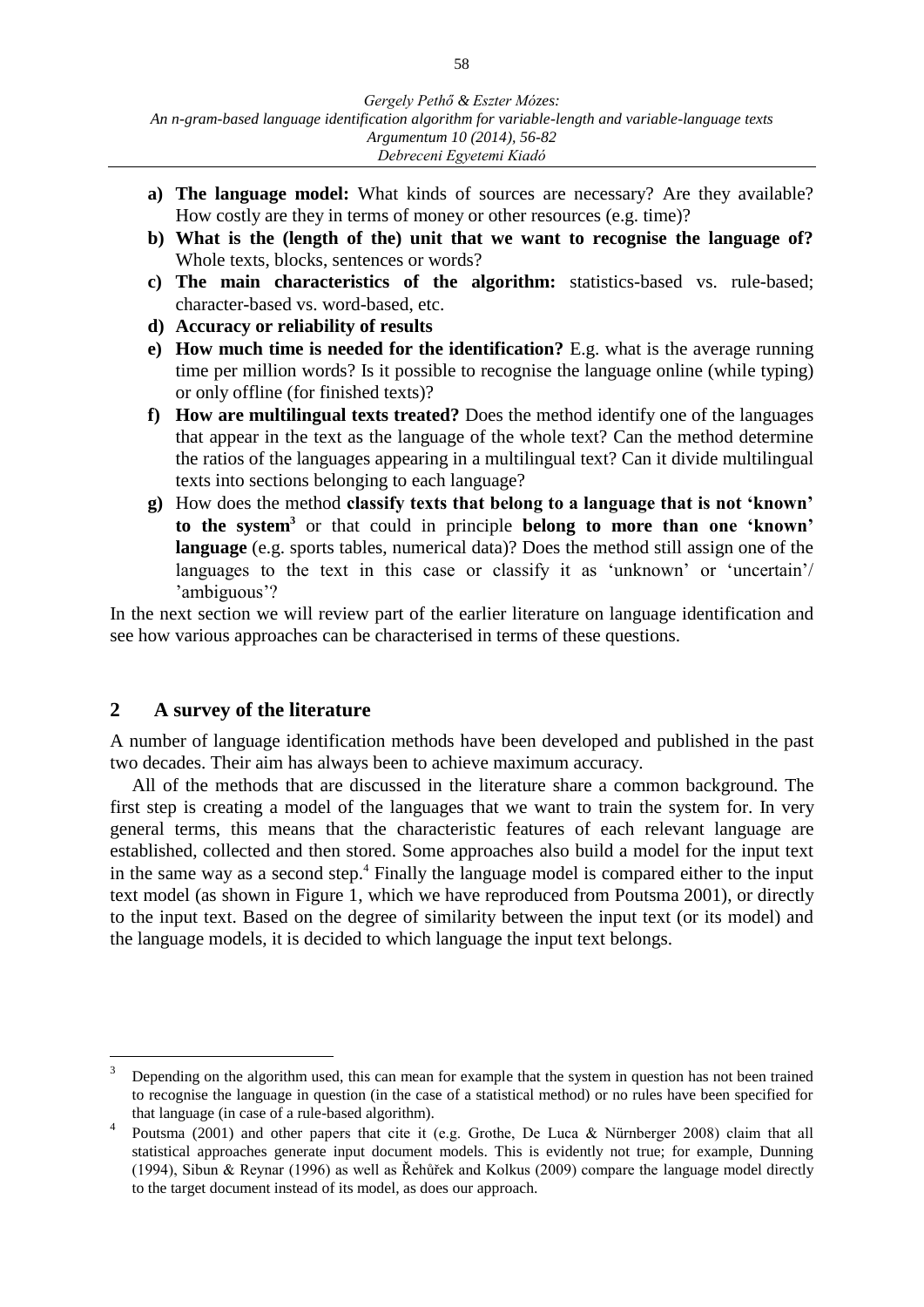

*Figure 1: The structure of identification methods using language and document models*

In the literature on language identification, Cavnar & Trenkle (1994) and Dunning (1994) are unanimously considered as the seminal papers of this field.<sup>5</sup>

### *2.1 Cavnar & Trenkle (1994)*

 $\overline{a}$ 

Cavnar & Trenkle's (1994) method is based on character n-grams. Their objective is to identify the language of whole monolingual texts. For this reason no other sources are needed but descending lists of the most frequent n-grams appearing, on the one hand, in the input document (i.e. a document model) and, on the other hand, in the training corpus for each recognition language (i.e. language models). The ordered list for the input document is then compared to each language model. As illustrated in Figure 2, an out-of-place measure is computed by comparing the n-grams in the lists (in this particular case, 3-grams which may contain spaces) based on their ranking. If an n-gram has the same ranking in both lists, its outof-place score is zero. If, for example, one n-gram is ranked second in the document's list and fourth in the language model, then this n-gram's out-of-place score is equivalent to the distance of the two numbers, i.e. 2. If an n-gram appearing in the document's list is not matched in the language model, the out-of-place score is a default maximum value. The outof-place scores computed for each n-gram are then added up. The lower this sum is for a certain language, the more likely it is that the document belongs to that language; thus the algorithm assigns the language with the lowest total score to the input document. According to the authors, this method yields the best performance if the descending lists contain the 400 most frequent n-grams, and achieves an accuracy of 99.8 per cent in language classification. They note that whereas the number of n-grams considered has a bearing on accuracy, the length of the text to be categorised does not (i.e. the method works well with short texts).

<sup>5</sup> These papers are also summarised briefly in Grothe, De Luca & Nürnberger (2008). The sections below are loosely based on their discussion.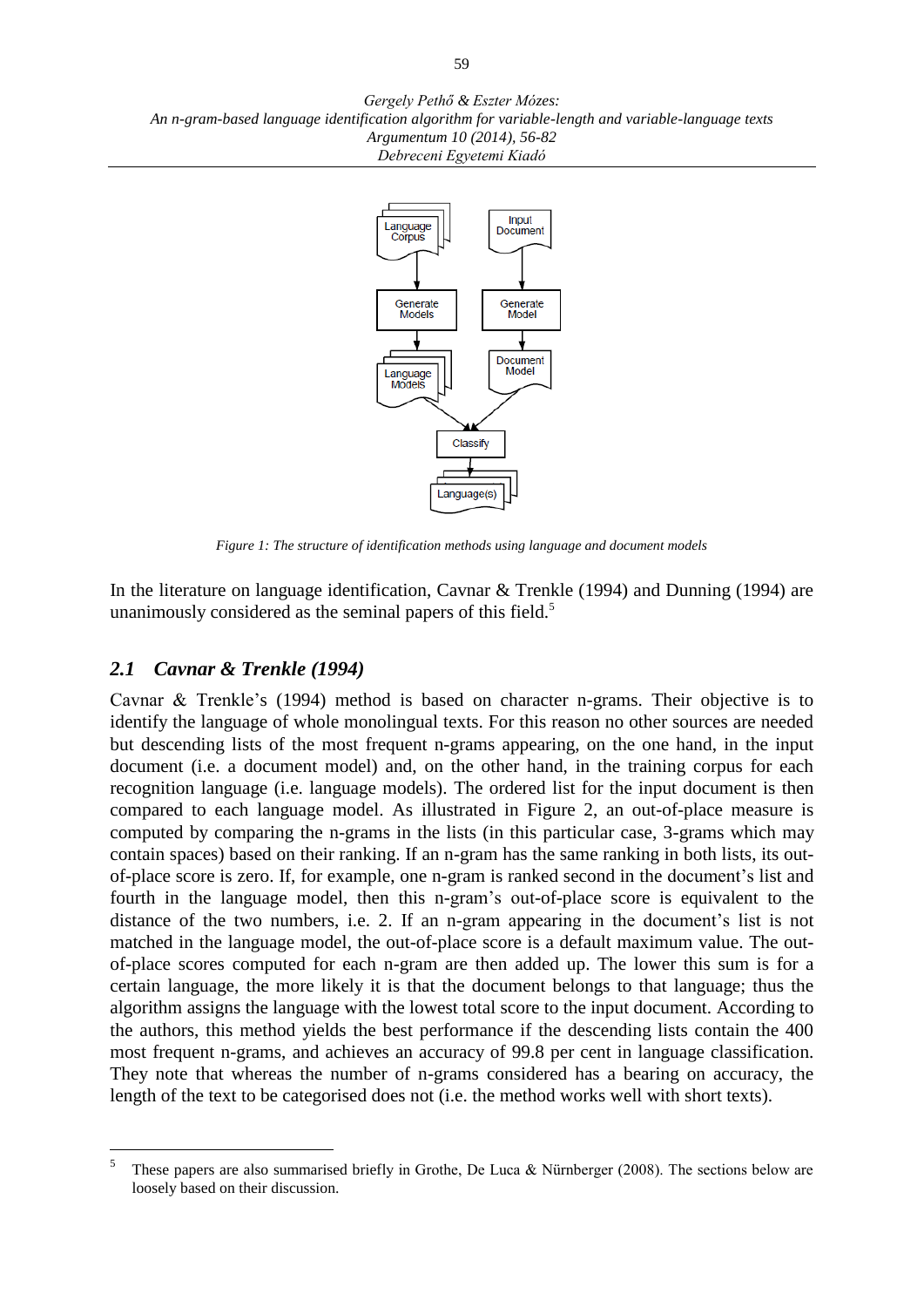



*Figure 2: Determining out-of-place measures*

### *2.2 Dunning (1994)*

The basic idea underlying Dunning (1994)'s approach is the computation of the probability of the string of characters appearing in the input document given each language model that the system has been trained for. The probabilities of the strings are calculated using Markov chains, and language identification is carried out with a Bayesian decision rule. The essence of these Markov chains is that given *k* characters we have already seen (as the initial state), we calculate for each language model the conditional probability of the event that the next character will be *c* (the character that actually follows). This calculation of conditional probabilities is carried out for the whole string of characters that the input document consists of, yielding an overall probability for the whole text for each language model. The constant *k* mentioned above plus 1, i.e. the length of the whole sequence of characters under consideration at each point in this process, is called the order of the Markov model. Normally a relatively small order (2 or 3) is chosen for the purposes of language identification: Although a higher order model captures the structure of the language better, "the amount of training data needed to accurately estimate the parameters of the Markov model is roughly exponential in the order of the model" (Řehůřek & Kolkus 2009: 361). In practice, this means that higher-order models tend to exhibit very serious overtraining effects and are thus less accurate than lower-order models when identifying the language of texts that are not very similar to those in the training corpus. Like Cavnar & Trenkle's method (where a default maximum out-of-place value is used for this purpose), Dunning's approach also has to handle cases where a string of length  $k$  or  $k + 1$  appears in the input document that is missing from a training corpus simply because the size of the latter is necessarily restricted. Given that assigning the probability 0 in such cases would give rise to misleading results, Dunning suggests a sophisticated mathematical technique for smoothing the probabilities in the Markov models. After the probabilities have been established for each language model, these can finally be weighted by the expected (prior) probability of the occurrence of each language, in case the languages are not considered equally likely. Language L is identified as the language of the input text if the probability of the input text assuming the language model for L is higher than the probability assigned to this text for all other language models. With this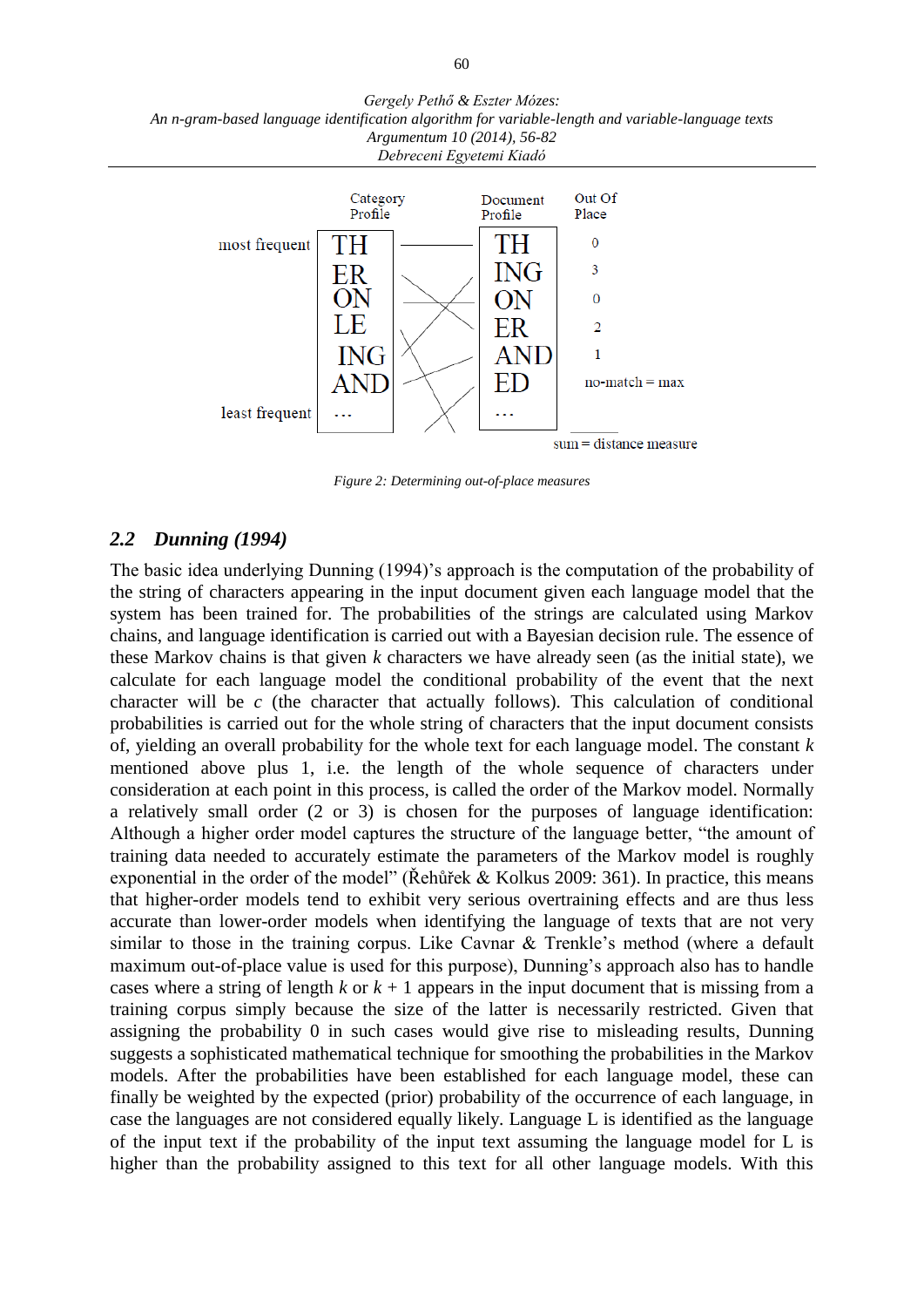method, test documents that contain just 20 characters are identified with 92 % reliability, and documents longer than 500 characters with 99.9 % (Grothe, De Luca & Nürnberger 2008: 2).

### *2.3 Grothe, De Luca & Nürnberger (2008)*

 $\overline{a}$ 

Grothe, De Luca & Nürnberger (2008) compare the performance of language identification methods that are based on three different types of language model, namely, the short wordbased model, the frequent word-based model and the character n-gram-based model. For the short word-based model, words of no longer than a set number of characters (for example, 5) are collected. This reflects the idea that the most typical words of a language, e.g. conjunctions, are only a few characters long. In this case frequency does not play a role directly, although there happens to be a significant overlap between high-frequency and short words across languages, of course. The frequent word-based model also collects words, but is based only on frequency. The idea behind this approach is that frequent words are so typical of a language that they enable us to identify the language of an unknown text with over 90 per cent accuracy (op. cit. 980). The character n-gram-based approach uses strings of characters. In all three cases the resulting language model is a list or table (of words or character n-grams, respectively) ordered by frequency.

Once a model of some type has been compiled for the languages to be recognised (and additionally, in the case of some methods, also for the document to be identified), the language classification process must be carried out, which consists in a comparison between the language model and the document, or its model. There are numerous mathematical methods that have been applied for this comparison, such as computing the probability of the target document based on each language model (see Dunning 1994's method above), similarly calculating the relative entropy (or cross-entropy) of the target document based on each language model (Sibun & Reynar 1996), computing the distance in terms of vector spaces between the language and the document models (Prager 1999), and the 'ad-hoc' distance measure between the language and document models proposed by Cavnar & Trenkle (1994), as outlined above. After a brief discussion of these approaches, the authors decide to work with the ad-hoc ranking method of Cavnar & Trenkle (1994) because of its simplicity and convincing results.<sup>6</sup>

As already mentioned, the main goal of Grothe, De Luca  $\&$  Nürnberger (2008) is to compare the performance of language identification methods based on different types of language model. The authors carry out two experiments based on each of the three types of language model. In order to get the best results, they set different parameters for word length, n-gram length and word frequency.

Experiment materials are derived from two different sources: the Leipzig Corpora Collection (which contains subcorpora for different languages) and Wikipedia. To build the

<sup>6</sup> Obviously, the underlying assumption of the authors at this point is that the decisive factor for the performance of a language identification procedure is the choice of language model (i.e. short or frequent words or character n-grams, etc.) rather than the choice of algorithm or the interaction of these two factors. In other words, they seem to assume without further discussion that by combining any of the language models with the Cavnar & Trenkle (1994) method, the accuracy of language identification will be about as good relative to other language models as if they had combined the same model with a different algorithm (such as the cross-entropy method). Note that this is not a trivial assumption.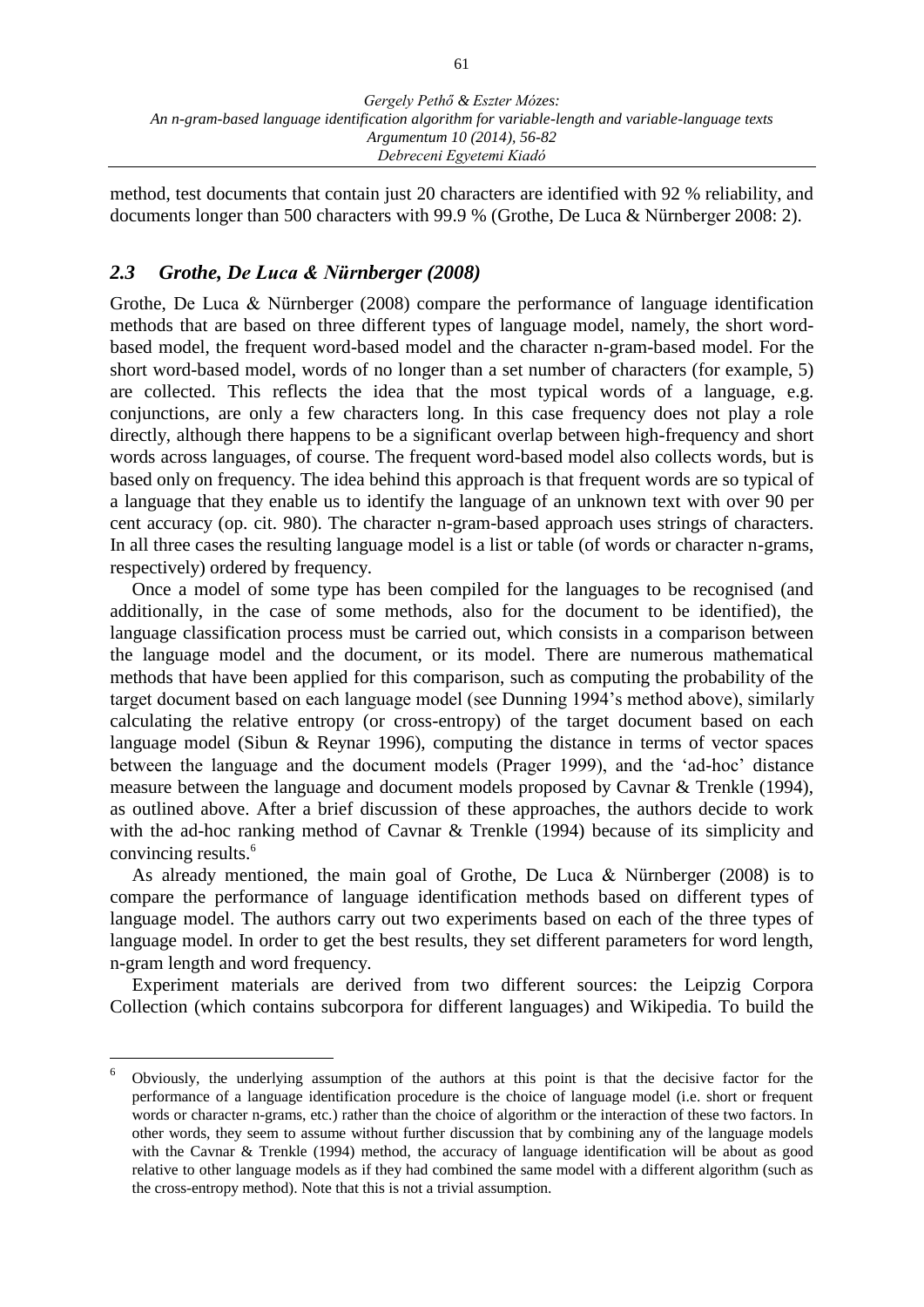language model they use for both experiments a single document from the Leipzig Corpora for each language to be recognised.

In the first experiment they work with nine different languages. The test data set is composed of 15 randomly chosen Wikipedia documents for each language. The goal of this experiment is to establish how the language identification accuracies for the various language models compare to each other. For the frequent word-based approach they try building the models on the most frequent 10 %, 25 % and 50 % of all word forms appearing in the training and target documents, respectively. For the short word-based and n-gram-based language models they try three different lengths: 3, 4 and 5.

Table 1 shows the results of this experiment. In the first column we see the language classification method (**F**requent **W**ord, **S**hort **W**ord and character-**N**-**G**ram) and the different parameters for these models as explained in the previous paragraph. The second and third columns show the number of incorrectly and correctly identified documents. The fourth column lists the number of documents not classified by the method at all (which the authors, unfortunately, do not elaborate on). The last column shows the percentage of the correctly identified documents. As is apparent, the frequent word-based approach performs best, and the n-gram-based approach worst. In the last two lines the best performing variants are combined so that it can be checked if they can achieve a higher accuracy together, which turns out not to be the case. Unfortunately the authors again do not explain the method of combining the two models, but presumably they simply compute the total out-of-place scores for both types of model for each language, add these up, and select the language with the lowest sum.

| LM                 | incor.         | cor.           | unkn.          | $cor. \%$ |
|--------------------|----------------|----------------|----------------|-----------|
| $FW(10\%)$         | $\overline{2}$ | 133            | 0              | 98,5      |
| FW(25%)            | 1              | 134            | $\overline{0}$ | 99,2      |
| $FW(50\%)$         | 2              | 133            | 0              | 98,5      |
| SW(3)              | 9              | 126            | $\overline{0}$ | 93,3      |
| SW(4)              | 8              | 127            | $\overline{0}$ | 94,1      |
| SW(5)              | 11             | 124            | 0              | 91,8      |
| NG(3)              | 3              | 107            | 25             | 79,2      |
| NG(4)              | 7              | 41             | 87             | 30,3      |
| NG(5)              | 36             | $\overline{2}$ | 97             | 1,5       |
| $FW(25\%,) SW(4)$  | 8              | 127            | $\overline{0}$ | 94,1      |
| $FW(25\%)$ , NG(3) | 18             | 116            |                | 85,9      |

*Table 1: Results of Grothe, De Luca & Nürnberger's experiments, quoted from op. cit. 5*

We should note at this point that the results for the n-gram models are surprisingly low and, in fact, do not seem correct. As we have mentioned above, Cavnar & Trenkle claim that they reach 99.8 per cent accuracy with the NG(3) type model in particular, so less than 80 % seems to indicate some methodological problem. It is also very surprising that accuracy decreases drastically for longer n-grams, which is neither indicated by the literature nor confirmed by our own results to be discussed in Section 4.2 below. We believe that these poor results might have to do with the fact that only a single short text was used to build the model, and that the authors used tokenised texts rather than raw character sequences, filling up the n-grams for the left and right edges of each word with up to  $n-1$  spaces. In any event, it would be a grave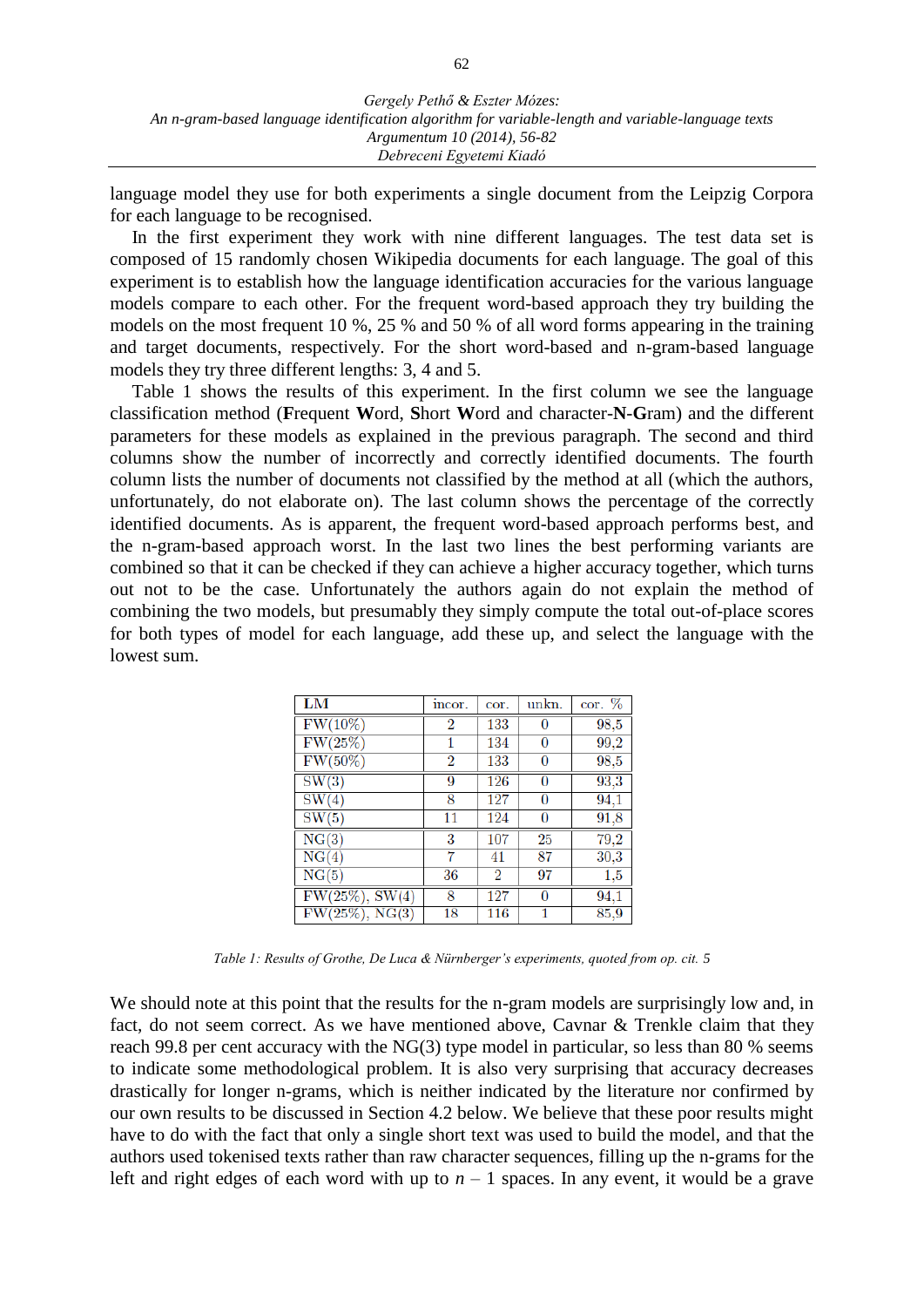mistake to conclude from this table that NG-based methods are inherently worse than FW or SW-based ones, and furthermore that NG(3)-based methods are far superior to NG(4) or NG(5)-based ones in terms of accuracy.

The authors' second experiment is based on the recognition that a crucial factor of the accuracy of Cavnar & Trenkle's method is the specific default maximum value of the out-ofplace measure. Recall that this value is applied when an item appears in the document model that is not present in the language model, because it is either of low frequency or does not appear at all in the language corpus used to build the model. For the first experiment Grothe, De Luca & Nürnberger had chosen a fixed arbitrary maximum out-of-place value, as seems to be standard in the literature. In the second experiment they examine how accuracy can be improved if this value is chosen 'dynamically' for each model. The authors do not explain how this dynamic value is set, but we assume that they experiment with various choices until they get the best results. For the second experiment the pool of languages is increased to 13, and the number of documents to be recognised is 250 per language from the Leipzig Corpora. For SW(4), FW(25 %) and NG(3) (which had proven to be the best-performing versions of each model type during the first experiment) they are able to improve the accuracy to 100 %.<sup>7</sup> So Grothe, De Luca & Nürnberger (2008) conclude that the choice of the out-of-place measure plays a much more important role than that of the language model.

### *2.4 Řehůřek & Kolkus (2009)*

 $\overline{a}$ 

In their paper, Řehůřek and Kolkus (2009) identify a number of weaknesses of the 'traditional' language identification methods that have been discussed above. Trying to apply the cross-entropy-based decision algorithm with character 3-grams to the task of real-life web page language classification, they note that the main problem lies not in an insufficient accuracy of the classification but rather in the fact that (op. cit. 359f):

- 1. all traditional methods return "the nearest, best-fitting language" for a given target document even if its real language is not included in the training set of the system at all, i.e. documents **whose language is unknown** to the system are mistakenly classified;
- 2. frequently, target documents contain **parts in more than one language** for various reasons (e.g. structure of the page including navigational or automatically generated elements); even in such cases the usual methods identify **a single language for the mixed document**, which "may even be [...] a completely unrelated language not present in the input text at all";
- 3. "languages with considerable grammatical as well as lexical overlap", especially those belonging to the same language family, can be hard to distinguish for these methods, which is exacerbated by the fact that documents on the web are often missing the language-specific diacritics.

Trying to solve these issues in the framework of the cross-entropy-based method, they find that the results achieved through various possible solutions (such as introducing minimum thresholds for the calculated document scores, below which the target document is not assigned to any of the known languages) are not satisfactory, and furthermore these

<sup>7</sup> It is unclear whether the authors consider the danger of overtraining their recogniser to the specific set of target documents, and what steps they take to avert this.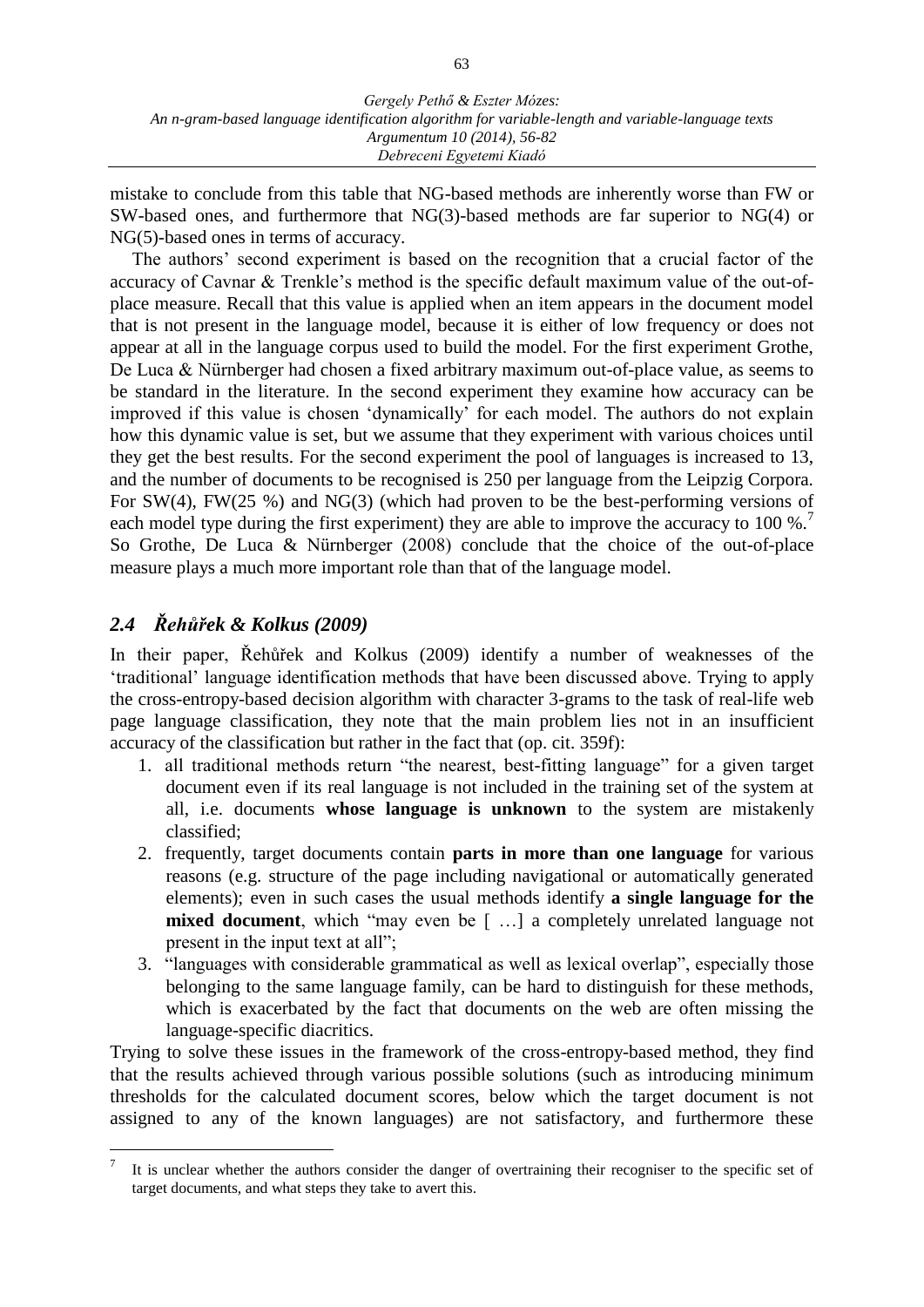complicate the already complex algorithm (op. cit. 360). For this reason, they decide to apply a completely different classification method that is based on words rather than character ngrams. To construct their language models, they do not apply any of the well-known dictionary-based solutions (such as the short word or frequent word strategy outlined above), but rather **calculate** so-called **'relevance values'** for all word forms present in the training data (op. cit. 361f). Positive relevance typically means that the word in question is indicative of the language, whereas a negative value indicates that it cannot belong to that language. The authors propose that the language of a text should be determined by adding up the positive relevance values for each word, dividing the total by the number of words in the text to get an average per-word positive value, and finally comparing this result to a threshold value to exclude texts in unknown languages (op. cit. 363). The resulting method is perfectly applicable in practice as it is very fast and the memory requirements are reasonable.

The authors tested the proposed system on a corpus of "texts" in 9 target languages (English, German, 3 Romance and 4 Slavic languages) extracted from Wikipedia, each target text being apparently a single sentence. The subcorpora for each language consisted of three types of text: short (2 to 5 words, or 10 to 30 characters), medium (6 to 50 words, or 30 to 300 characters) and long (more than 50 words or 300 characters); and they used roughly 500 short texts, 900 medium-length texts and 800 long texts from each language for testing. Table 2 shows the results for this experiment. Each cell in the table contains two values separated by a slash. The first value is the precision percentage (i.e. of all cases where the system returned that the text is, for instance, in Polish, in how many cases was this label correct, or in other words, was the text in fact in Polish?), whereas the second value is the recall percentage (of all cases where the system should have labeled a text as Italian because it is in fact in that language, in how many cases did the system assign that label to the text?). The algorithm used by Řehůřek and Kolkus – as it becomes clear in the discussion of their results (op. cit. 365f.), although not when they describe the actual classification method – permits the system to assign more than one language label to a single text. Note that labeling a sentence as both Czech and Slovak does not necessarily mean that the system found both Czech and Slovak parts in it, but rather that it cannot decide on the correct answer.

|          | $n$ -gram method |           |             | dictionary method |           |           |
|----------|------------------|-----------|-------------|-------------------|-----------|-----------|
| language |                  | text size |             |                   | text size |           |
| code     | small            | medium    | large       | small             | medium    | large     |
| cs       | 81.9/75.2        | 96.8/96.0 | 100.0/100.0 | 64.9/84.0         | 85.2/96.9 | 97.8/99.6 |
| pl       | 84.1/67.6        | 97.4/96.5 | 97.9/97.2   | 82.9/90.2         | 95.5/97.0 | 96.9/97.5 |
| sk       | 81.6/77.7        | 97.7/96.9 | 99.3/99.0   | 57.8/82.9         | 71.4/96.6 | 87.6/96.7 |
| sl       | 89.3/79.7        | 97.8/97.2 | 99.3/99.2   | 68.6/88.2         | 91.9/97.2 | 98.8/99.0 |
| it       | 81.9/58.4        | 98.7/96.4 | 99.9/99,8   | 78.6/88.1         | 95.8/98.0 | 99.4/99.7 |
| fr       | 80.1/52.9        | 98.3/97.3 | 99.8/99.6   | 82.7/88.7         | 98.4/99.0 | 99.5/99.6 |
| de       | 85.2/73.6        | 98.8/98.1 | 99.0/98.4   | 85.7/91.8         | 98.2/99.6 | 98.8/99.2 |
| es       | 81.5/61.6        | 99.0/98.1 | 100.0/99.9  | 73.2/86.4         | 94.3/98.9 | 99.3/99.8 |
| en       | 81.4/51.7        | 99.4/98.2 | 99.8/99.1   | 86.1/91.6         | 99.2/99.7 | 99.8/99.4 |

*Table 2: Results of Řehůřek & Kolkus (2009)'s experiment, quoted from op. cit. 365.*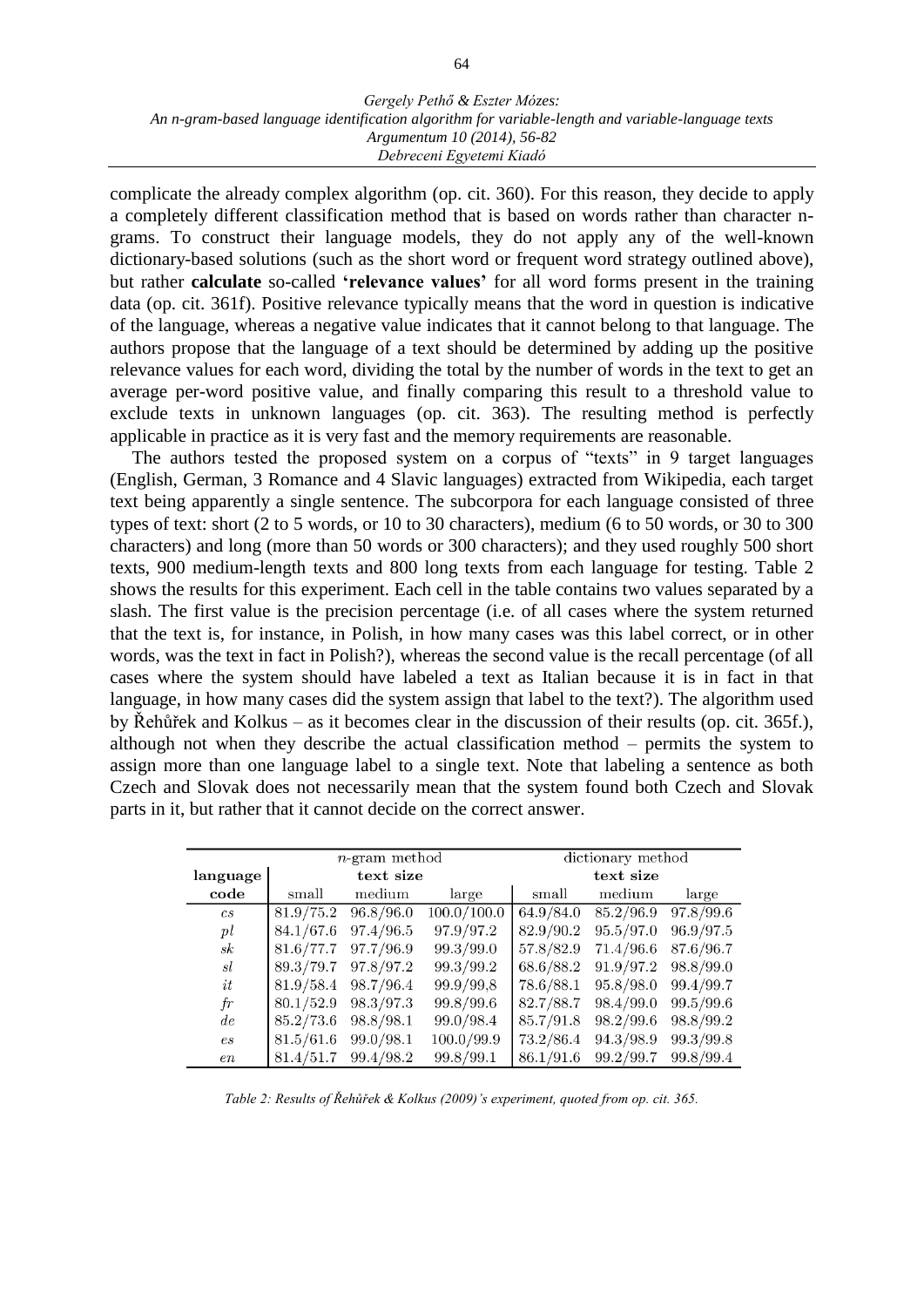The authors also considered the question how their system can recognise documents that are in fact multilingual and segment them into single-language parts. $8$  They refer (op. cit. 366) to an earlier work (Teahan 2000), which seems to be the only paper that has described a method for dealing with this problem and reported excellent results in terms of correctness of classification, but at an extremely slow runtime performance (tens of seconds necessary to process a document, which is clearly not practicable for real-life classification tasks related to the Web or very large corpora). Their extension of the dictionary-based method to this task, however, both leads to acceptable results and performs at a speed that they describe (without providing further details) as 'impressive'.

### **3 Description of a new language identification method based on character statistics**

### *3.1 General Features*

 $\overline{a}$ 

The method to be introduced in the following section can be characterised as follows in terms of the criteria proposed above in Section 1:

- **a) The language model:** The language model is based on texts retrieved from the internet. Ideally these texts cover a wide range of topics and styles for each language. Since such texts are easily accessible, construction of the necessary training corpora is very economical both in terms of money and time. Word models could probably be used in principle, but the method was developed with character n-gram models in mind.
- **b) What is the (length of the) unit that we want to recognise the language of?** The unit of recognition is a string of target text characters of a freely specified length (e.g. 50 characters). The algorithm is extremely flexible and, in principle, works for units of any length. Recognition rates are already useful on the word level (segments of around 10 characters in length), and essentially perfect results are achieved at sentence level (50 characters and above).
- **c) The main characteristics of the algorithm:** The algorithm is based on the calculation of the average of estimated probabilities for all character n-grams appearing in the input.
- **d) Accuracy or reliability of results:** In practice we found that the precision of the algorithm's output is already convincing for extremely short units (above 80 % for segments of 10 characters, i.e. one or two words, and around 95 % for 20 characters, i.e. 3 or 4 words). Recognition rate reaches 99 % for segments that are around 60 characters long, and 99.9 % at around 100 characters.

<sup>8</sup> At this point we should mention the recent work by Pataki & Vajna (2011), which also sets out to identify the languages of multilingual documents. Their method is inspired by Cavnar & Trenkle's out-of-place-measurebased procedure. We believe that the algorithm they outline is not very convincing and the results it leads to are essentially useless in terms of practical application: Apparently it is only able to identify more or less correctly what the languages of a multilingual document are, assuming that the second language constitutes at least 30 % of the target text. However, crucially, it is completely unable to determine whether a text is multilingual in the first place, which seems to us to defeat the idea of this method regardless of its performance characteristics.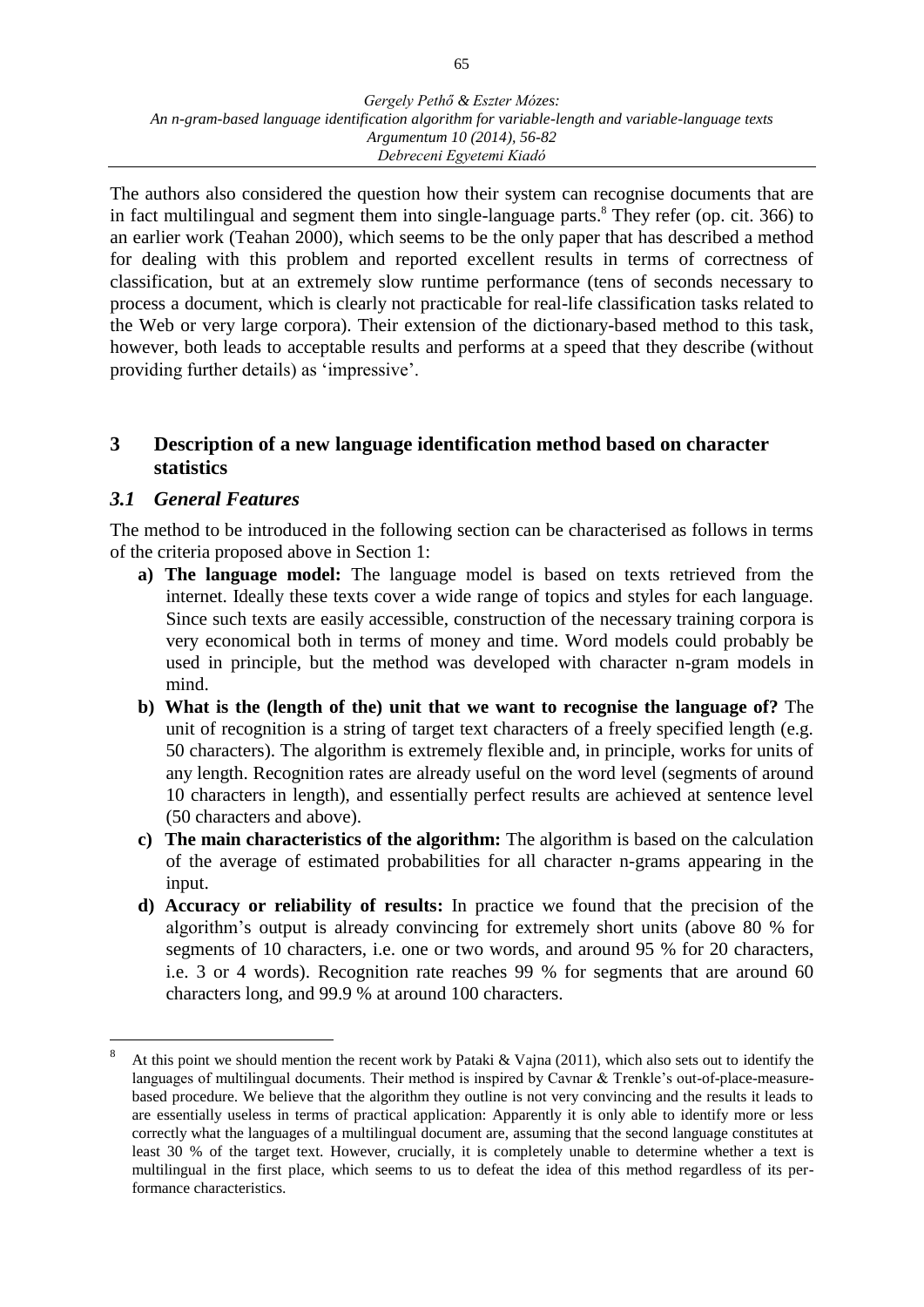- **e) How much time is needed for the identification?** The running time of the algorithm depends on various factors, especially the number of training languages (to which running time is linearly proportional) and the amount of output generated. On a modern commercial desktop PC machine (as of 2012), a large corpus of 100 million words is processed with 6 recognition languages in about an hour. It would be trivial to implement a version of our method that can recognise the language while typing, but we have only used and tested its offline application.
- **f) How are multilingual texts treated?** Normally, longer texts are processed in a way that they are automatically divided into shorter segments of e.g. 100 characters and then the language for each such segment is calculated. Accordingly, if a multilingual text contains linguistically homogeneous parts in each of the known languages, the algorithm can calculate correctly how long (in % of the whole text's length) the parts belonging to each language are in total, and also output the language of each segment if necessary. If a multilingual text were handled as a single long segment, the algorithm would normally not be able to assign any of the constituent languages to the text as a whole, which is an intentional consequence of the method of evaluation. If the target document does not contain longer contiguous parts (consisting of at least a few words or a short sentence each) in each of the languages, but is instead e.g. a mixed list of individual words from these languages, like in a simple bilingual or multilingual dictionary, then the algorithm will normally classify the whole text as belonging to an unknown language. However, determining the language of the input text word by word is also a viable option in this case, see Section 4.3 below.
- **g)** How does the method **classify texts that belong to a language that is not 'known' to it** or that could **belong to more than one 'known' language?** Our algorithm assigns a known language to a target segment just in case the calculated probability measure of the segment belonging to that language is relatively high. A segment that does not reach this probability threshold is classified as 'other', which can mean that it is in a language that the system has not been trained for, or that the linguistic material in the segment is not characteristic of any particular language in the training set. This will be the case for mixed-language target segments (e.g. a German sentence that mentions a longer English movie title) or ones comprised mainly of numbers, program code, international words, many proper names, etc.

In the section below we will outline the structure of our method and the process of how a language is assigned to a target text.

### *3.2 Language Models*

Like in all approaches seen above, our first step is the construction of language models based on training corpora. The approaches proposed in the literature often use very small corpora for training. As mentioned above, Grothe, De Luca & Nürnberger (2008) use a single short document for each language for this purpose, and (2009) apparently use training corpora (based on the number of training sentences stated in their Table 1 in op. cit. 364) that range very roughly from 50 thousand to 2 million words. Since we assume that a bigger training corpus leads to better results unless the data are anomalous, we used very large corpora (in the order of magnitude of 100 million words) for each of the recognition languages. We should also note that the training corpus for each language was filtered for texts in 'foreign'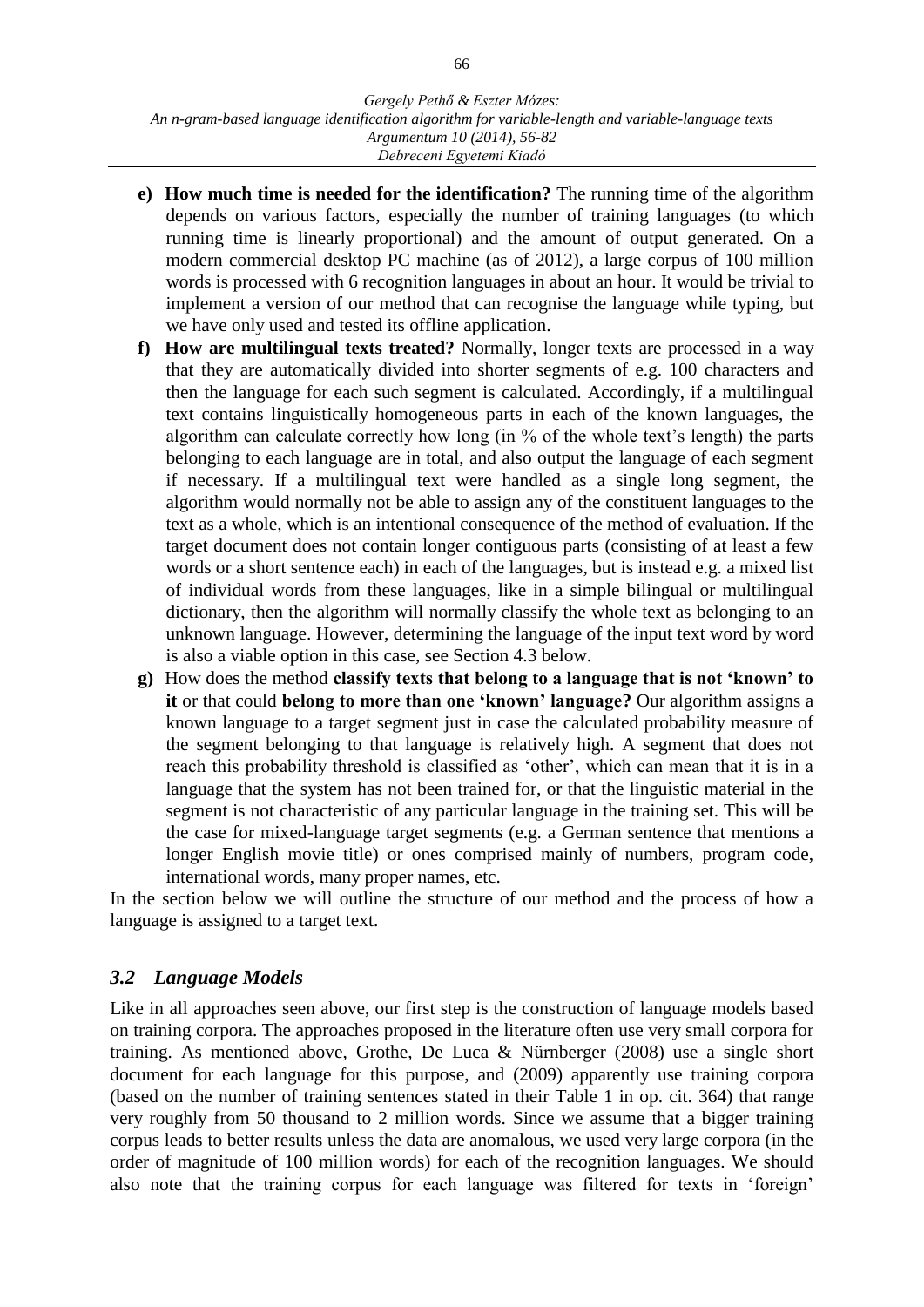languages<sup>9</sup>, and close duplicate documents were also discarded. Furthermore all texts in the training corpus were cleaned of other types of junk, e.g. accidentally included HTML code, special non-linguistic characters such as decorative character patterns, recurring navigational and structural elements of pages, etc. Thus the resulting training corpus was of a very high quality. For the experiment described further below we built 6 different subcorpora for the following languages: Hungarian, German, English, Polish, French and Italian.

On the basis of these six training corpora two different character statistics were built: simple n-gram frequency lists and Markov models. We considered not only letters as characters but also all other symbols including numbers, punctuation or whitespace. As opposed to e.g. Grothe, De Luca & Nürnberger (2008), we did not use tokenised texts for building the models or for recognition since we do not see how tokenisation could improve performance in any way; in fact, we strongly believe that it has a detrimental effect<sup>10</sup>. We experimented with ignoring the distinction between upper and lower case both in the models and during recognition, but found that distinguishing them does in fact improve accuracy, so in the experiments discussed below we counted upper and lower case versions as different characters.

In order to construct the simple n-gram models, the whole training corpus is scanned for ngrams of a given length, and their frequency is counted and stored as a table data type. On the basis of the n-gram counts in this table, the relative frequency and its (base 10) logarithm is calculated for each n-gram. Since the training corpora were relatively large, relative frequencies for most n-grams were very small, and thus logarithms are much easier to handle and to understand. The following table illustrates this process with the ten most frequent 3 grams of the English corpus. The first row specifies the number of all 3-grams in the corpus. The first column lists the 3-grams, the number in the second column shows how many times that 3-gram occurred in the whole corpus, and the third column is the logarithm of the relative frequency of that 3-gram, e.g. of 13,841,335 divided by 820,567,509 in the first row. The underscore characters in the first column stand for whitespace.

We used the same algorithm trained on the raw, 'dirty' versions of these corpora for filtering out the foreignlanguage texts. As the latter constituted a very small proportion of each language corpus, they were very atypical of the given language, and therefore their language was recognised correctly as foreign (for example, a German text appearing mistakenly in the English corpus would be correctly identified as German even if the English language model had been trained on a corpus containing this very text). The reason for this is that with such a huge training corpus the impact of single documents or even small groups of documents on the whole language model is so infinitesimal that it is unnoticeable in practice, and thus there is essentially no overtraining effect for individual documents contained in the corpus.

<sup>&</sup>lt;sup>10</sup> The longer the n-gram length of the model, the stronger the distortion that is caused by whitespace arbitrarily inserted at the beginning and end of the n-grams. As already mentioned in Section 2.3, we believe that this is one of the reasons why accuracy drops drastically between NG(3) and NG(5) in Table 1.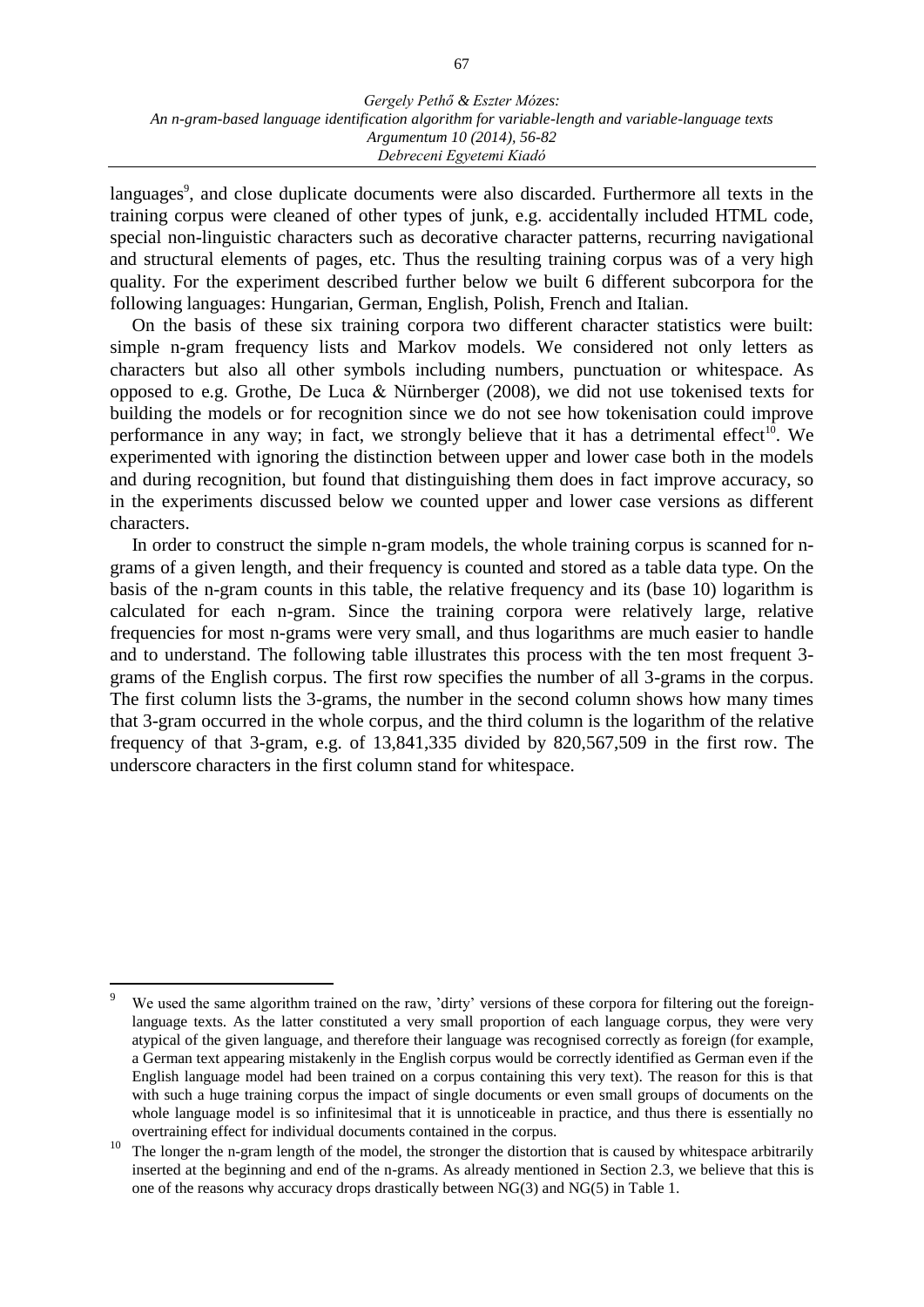*Gergely Pethő & Eszter Mózes: An n-gram-based language identification algorithm for variable-length and variable-language texts Argumentum 10 (2014), 56-82 Debreceni Egyetemi Kiadó*

| Number of 3-grams: 820,567,509 |            |          |  |
|--------------------------------|------------|----------|--|
| th                             | 13,841,335 | $-1.772$ |  |
| the                            | 12,139,679 | $-1.829$ |  |
| he                             | 11,513,082 | $-1.852$ |  |
| ion                            | 7,000,256  | $-2.069$ |  |
| - of                           | 6,637,249  | $-2.092$ |  |
| of                             | 6,524,666  | $-2.099$ |  |
| on                             | 5,609,863  | $-2.165$ |  |
| in                             | 5,329,659  | $-2.187$ |  |
| tio                            | 5,179,465  | $-2.199$ |  |
| ed                             | 4,576,072  | $-2.253$ |  |

*Table 3: Excerpt from a trigram model*

We also tried a slightly different n-gram model which is based on the idea of Markov chains. Essentially an nth order (character-based) Markov model for a language tells us the estimated likelihood of various possible next characters, given the directly preceding string of n–1 characters. To construct this model we have to count not only all n-grams for a given value of n, but also the corresponding n–1-grams, leaving off the rightmost character. The following table presents an excerpt from a 3rd order model. The first row states the total number of 3 grams beginning with the 2-gram *wo* (563,255). The first column shows some characters that in fact follow this string in the corpus, whereas the second column states the number of 3 grams that consist of the 2-gram and the current character; for the trigram *wor* shown in the second row this number is 328,789. The estimated probability that the bigram *wo* is followed by an *r* is thus 328,789 divided by 563,255. As in the previous table, the third column lists the logarithm of the latter value, i.e. of the likelihood of the given bigram being followed by the character in question. According to these figures *wo* is followed by *r* more than half of the time and by *u* about 1 in 4 times. The other listed options are far less frequent.

| Number of 3-grams beginning with wo: 563,255 |         |          |  |
|----------------------------------------------|---------|----------|--|
| r                                            | 328,789 | $-0.233$ |  |
|                                              | 116     | $-3.686$ |  |
| 0                                            | 356     | $-3.199$ |  |
| j                                            | 45      | $-4.097$ |  |
| $\boldsymbol{0}$                             | 3811    | $-2.169$ |  |
| <b>u</b>                                     | 131,672 | $-0.631$ |  |
| $\mathbf h$                                  | 64      | $-3.944$ |  |
|                                              | 338     | $-3.221$ |  |
| f                                            | 448     | $-3.099$ |  |
|                                              | 137     | $-3.613$ |  |

*Table 4: Excerpt from a 3rd order Markov model*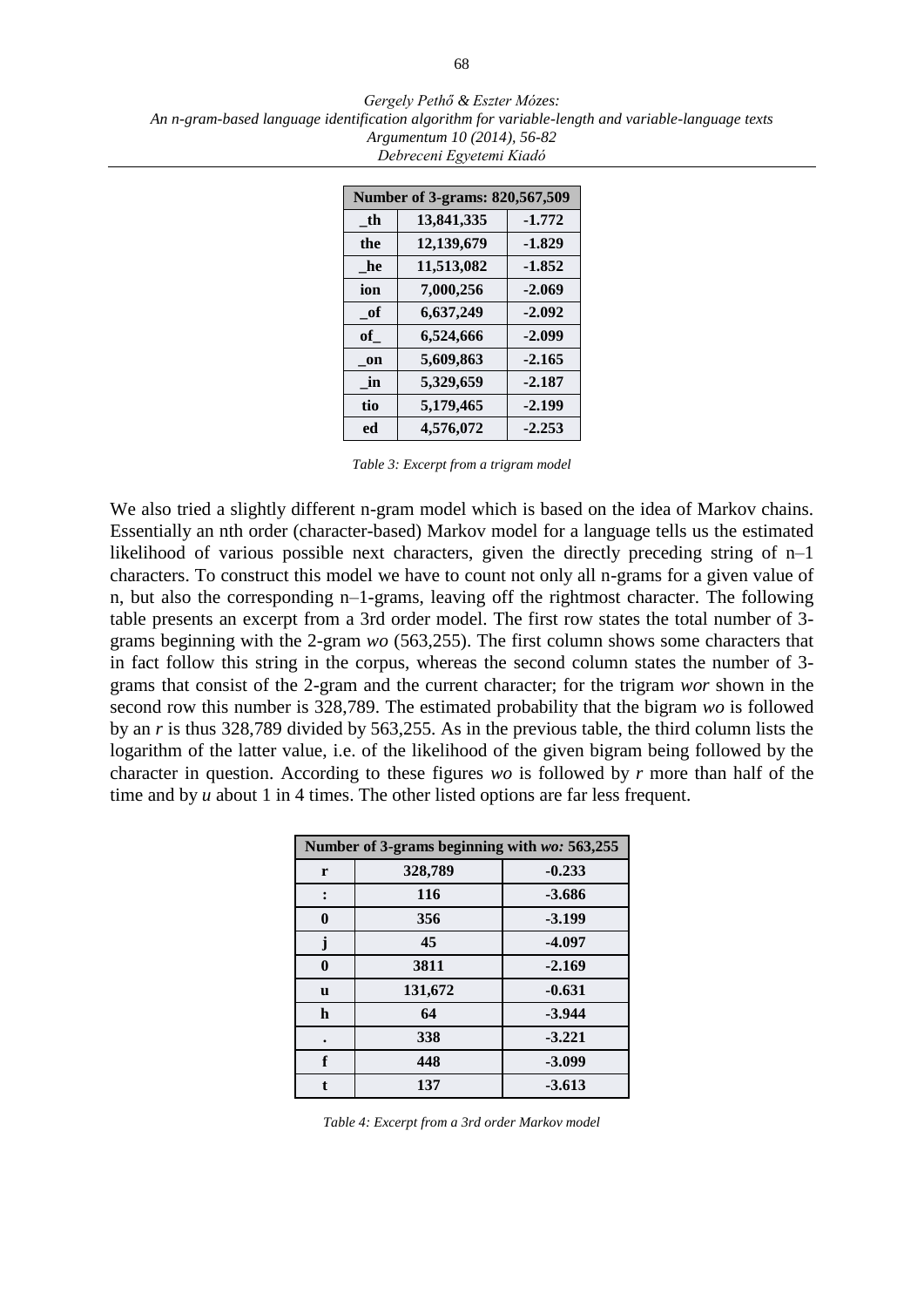Note that although there is an obvious similarity between these two types of model, the specific probabilities they list can be very different. For example, the trigram *wor* is classified as extremely frequent given the prefix *wo* according to the Markov model, but this is independent of the question how frequent the trigram *wor* is compared to all other trigrams, which is what the simple n-gram model in Table 3 expresses.

### *3.3 The Algorithm*

After having introduced the language models, let us now turn to the algorithm that serves to establish the language of the target document. Similarly to the n-gram-based method Řehůřek & Kolkus (2009) experiment with (and then reject in favour of their proposed dictionary method), our approach is based on the idea that, on average, the probability of the n-grams appearing in a target document will be highest if we assign the probabilities listed in the correct language model to each n-gram.

The following example illustrates how the recognition of a segment would proceed based on a simple trigram model. Let us take a segment that is 9 characters long*: \_korpusz\_*, i.e. the Hungarian word meaning 'corpus' in a sentence-internal position between two spaces. First we have to split up this segment into trigrams, moving from the left to the right edge of the segment one character at a time. The following table lists the logarithmic probabilities for each trigram as they appear in the Hungarian, German and English language models:

|               | <b>Hungarian</b> | German         | <b>English</b> |
|---------------|------------------|----------------|----------------|
| - ko          | $-3.038276676$   | $-3.64560781$  | -5.984184757   |
| kor           | $-2.892040054$   | $-4.765485141$ | $-6.083525648$ |
| orp           | -5.093781399     | $-5.001671238$ | -4.44175286    |
| rpu           | -5.904191352     | -4.946926072   | -6.688805035   |
| pus           | -4.070700543     | $-6.09553898$  | -5.575857087   |
| <b>usz</b>    | $-3.641693544$   | $-4.16765841$  | $-6.723782619$ |
| $\mathbf{SZ}$ | $-3.258777435$   | $-6.400193151$ | $-6.380088211$ |
| Average       | -3.985637286     | -5.003297257   | -5.982570888   |

*Table 5: Determining the score of the segment* \_korpusz\_ *using a simple trigram model*

The last row of the table lists the average of the logarithms for each language. The numbers mean that the average order of magnitude of the probabilities of the trigrams appearing in this segment is  $10<sup>-4</sup>$  based on the Hungarian language model,  $10<sup>-5</sup>$  based on the German model and 10<sup>-6</sup> for the English model. In other words this means that, on average, it is a whole order of magnitude more likely that the n-grams constituting this string of characters form a Hungarian word than a German word, and that would in turn be another order of magnitude more likely than the n-grams constituting an English word. Thus even for such a short segment containing the adapted version of an international word, the algorithm correctly indicates that the best candidate language is Hungarian.

Using a Markov model works in a similar way and yields similar results: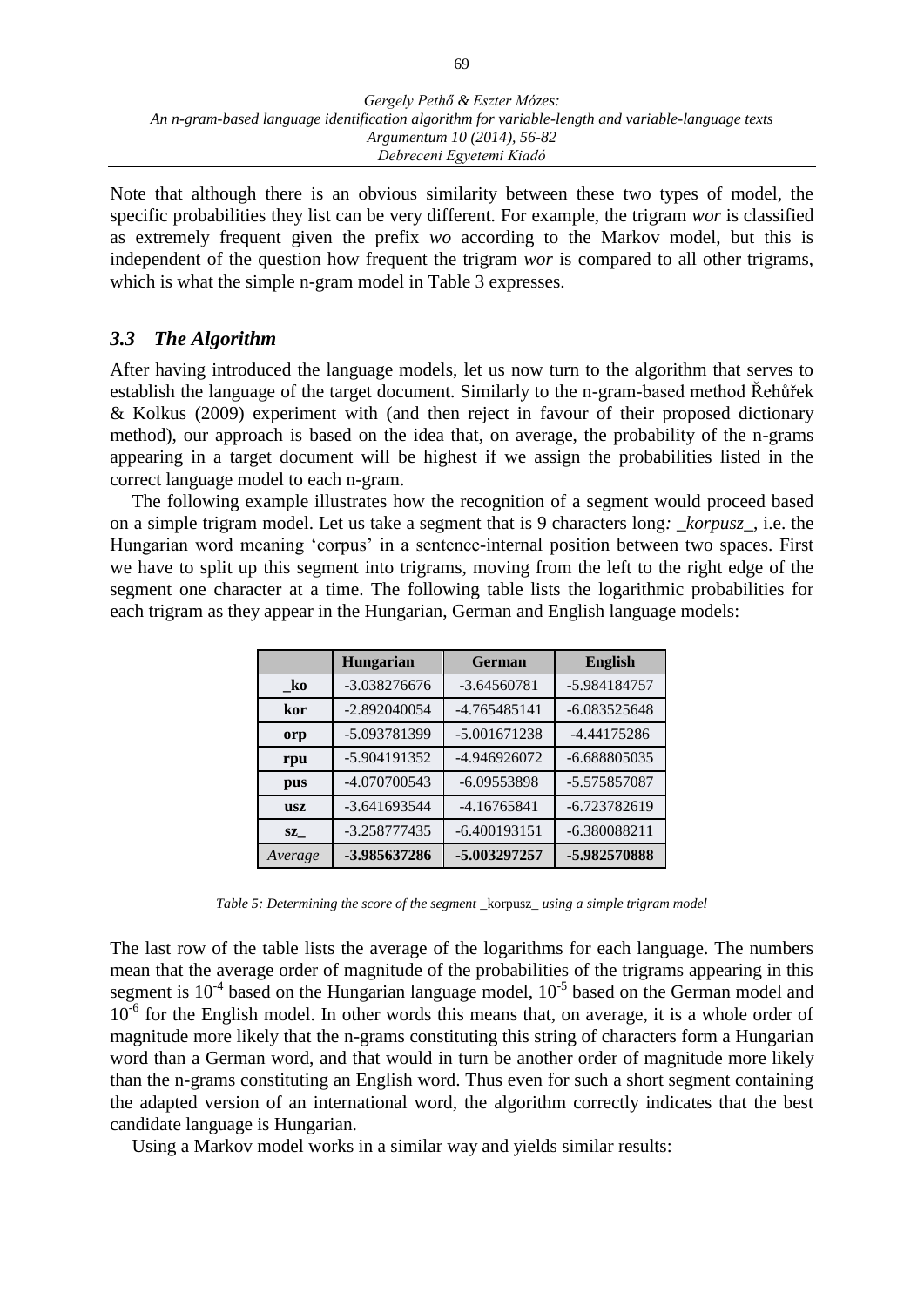*Gergely Pethő & Eszter Mózes: An n-gram-based language identification algorithm for variable-length and variable-language texts Argumentum 10 (2014), 56-82 Debreceni Egyetemi Kiadó*

|                               | <b>Hungarian</b> | <b>German</b>  | <b>English</b> |
|-------------------------------|------------------|----------------|----------------|
| $_k o $                       | $-0.983255575$   | $-0.71226489$  | $-2.176747393$ |
| $k$ o r                       | $-0.449770836$   | -1.643145679   | $-1.284555683$ |
| $\mathbf{or} \mathbf{p}$      | -2.77579409      | $-2.613464593$ | $-2.364356321$ |
| r <sub>p</sub>   <sub>u</sub> | -1.793534138     | -1.47833708    | -3.170808082   |
| pus                           | $-0.355680973$   | $-2.466871726$ | $-2.436972269$ |
| $\mathbf{u}$ s z              | $-0.657383725$   | -1.700298274   | -4.006099294   |
| sz                            | -1.384270964     | $-2.760161249$ | $-0.997708203$ |
| Average                       | -1.199955757     | -1.91064907    | -2.348178178   |

*Table 6: Determining the score of the segment* \_korpusz\_ *using a 3rd order Markov model*

The average values again correctly state that Hungarian is the most probable candidate, being 0.7 orders of magnitude more likely than German and more than an order of magnitude more likely than English. Note that the point of these examples is not to demonstrate how well the algorithm works: The character combinations appearing in international words are generally equally unusual or uncommon in all languages, and features that are (counter)indicative of a certain language (e.g. the fact that words commonly begin with *ko* in Hungarian and German but not in English, or that words ending in *sz* are frequent in Hungarian but not in the other two languages) often cannot offset this fact. Thus it is relatively likely for foreign or international words to be classified incorrectly or not assigned to a language at all by our algorithm. What the examples above are really meant to demonstrate is simply how the average orders of magnitude are calculated.

So far our method does not differ substantially<sup>11</sup> from others proposed in the literature, especially Dunning (1994)'s and others based on n-gram probabilities (which are sometimes also referred to as 'Monte Carlo methods', although in our view this is a misnomer). This means that we face the same problem that was highlighted in Řehůřek & Kolkus (2009: 360): if we simply assign the language with the best average logarithm, i.e. the one closest to zero, to a text, this means that texts in languages that the system has not been trained for will always be misclassified as belonging to some random known language.

A second, superficially unrelated problem is that of sparse data: some n-grams occur extremely rarely in the training corpus, e.g. the trigram  $5^{\circ}$ ; appearing in the English language model. Like in this case, these extremely rare n-grams are not typical of the language in question at all: They might be parts of foreign expressions mentioned very rarely in English texts, rare misspellings, or – like in this particular case – non-linguistic entities that could appear in any language. Therefore, sparse data (whether they do occur in the training corpus, albeit in small numbers, or do not occur there at all) are very unlikely to be of any help in deciding in favour of a language. This is why we all but ignored the issue of smoothing the probability values in the language models, to which end authors have often employed very sophisticated solutions, see e.g. Dunning (1994: 8). When experimenting with various versions of our algorithm, we found that disregarding low-frequency items in all language models actually improved recognition accuracy significantly, in addition to having the further

<sup>&</sup>lt;sup>11</sup> There are, of course, small differences. Other approaches work with probabilities rather than their logarithms, and some calculate sums of probabilities rather than averages per n-gram.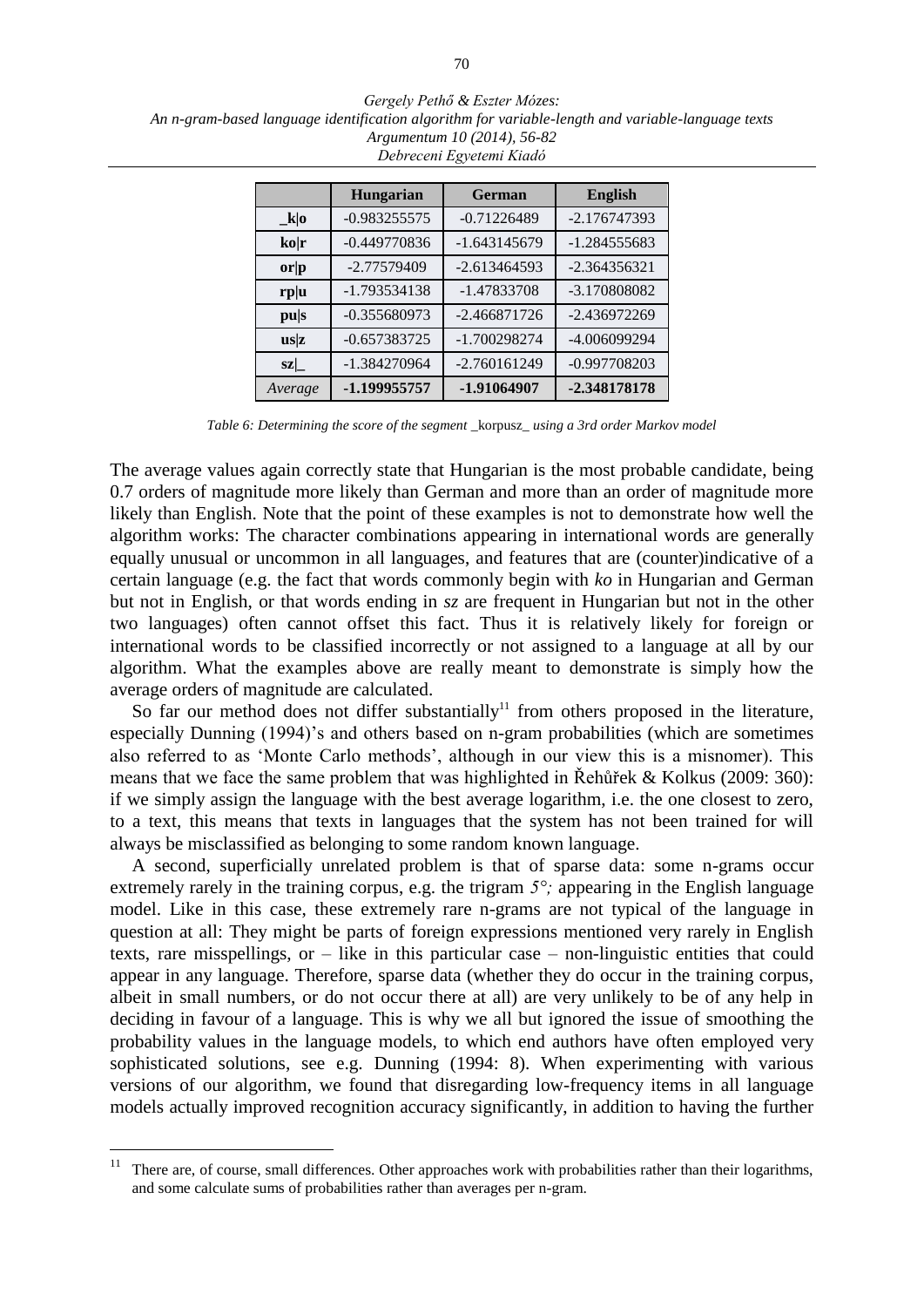obvious beneficial effect that smaller-sized models (with the rare items removed) require less memory to store.

Thus to solve the problem of sparse data we essentially use a version of the 'frequent word' method as characterised above in section 2.3, only with n-grams instead of words: we include n-grams only above a certain minimum threshold in the runtime models, e.g. those with a logarithm value  $>$  -6. If the target document contains an n-gram that is not included in this model of a recognition language, this n-gram is assigned a default value that is identical to or slightly less than the threshold, e.g.  $-6$  or  $-7$ .<sup>12</sup> We proceed analogously for the Markov models, although the thresholds and defaults are much higher there, as is evident in Tables 4 and 6.

In their paper, Řehůřek & Kolkus (2009) conclude that distinguishing known languages from untrained-for ones in the n-gram-based paradigm is not viable. Applying their reasoning to our data above for the sake of exposition, the question is basically how we can tell whether the best average probability value is good enough to qualify the target segment as belonging to that language. For example, given that we got the score of -4 for Hungarian in Table 5, and this was the highest of the three scores, how can we tell whether this average probability is high enough for the target segment to qualify as Hungarian, instead of belonging to a completely different language other than the three we are looking at? Řehůřek and Kolkus try to solve this issue by assigning various minimum probability threshold values to each language. Assuming, for example, that this threshold were -4 for Hungarian, this would mean that the segment examined in Table 5 (barely) passed it and this language would be assigned to the segment. If none of the average scores for the known languages passed their respective threshold, the system would output that the target segment was in an unknown language. However, Řehůřek & Kolkus find that such thresholds simply do not exist. Based on our own research we can confirm that this is indeed the case and thus solving the problem of unknown languages in this way does in fact appear impossible.

However, this does not entail that n-gram-based methods are intrinsically unsuited to distinguishing known from unknown languages. One way of solving this problem, which we have incorporated in our algorithm, is based on the idea that the fundamental distinction is to be drawn not between known and unknown languages, but between input segments ('texts' in the terminology of Řehůřek & Kolkus) that clearly belong to exactly one of the known languages and ones that do not. The latter 'negative' category encompasses segments in unknown languages, but also mixed-language segments (containing words from more than one known language), ones consisting mostly of non-linguistic material, or ambiguous ones. The recognition that is crucial to dealing with such segments – and, to our knowledge, has not been noticed in the literature so far – is that all of these categories will be assigned relatively close probability scores by the models of all or at least several 'known' languages. A segment entirely in an unknown language will be assigned similarly low scores based on several models.<sup>13</sup> One that consists of words from two known languages will receive partly high and

<sup>&</sup>lt;sup>12</sup> We could of course choose defaults that are far below the threshold, e.g.  $-1000$ , but this would be counterproductive as the recognition rate is extremely poor in that case.

 $\frac{13}{13}$  It might of course be the case that the unknown language in question is very similar to a 'known' language, especially one that it is historically closely related to. In this case the model of the latter language will assign a relatively high score to a segment in this unknown language, whereas it is assigned low scores by all other models. Under these circumstances the unknown language would likely be misclassified as the known language, which can only be prevented by training the system for this unknown language as well. In such a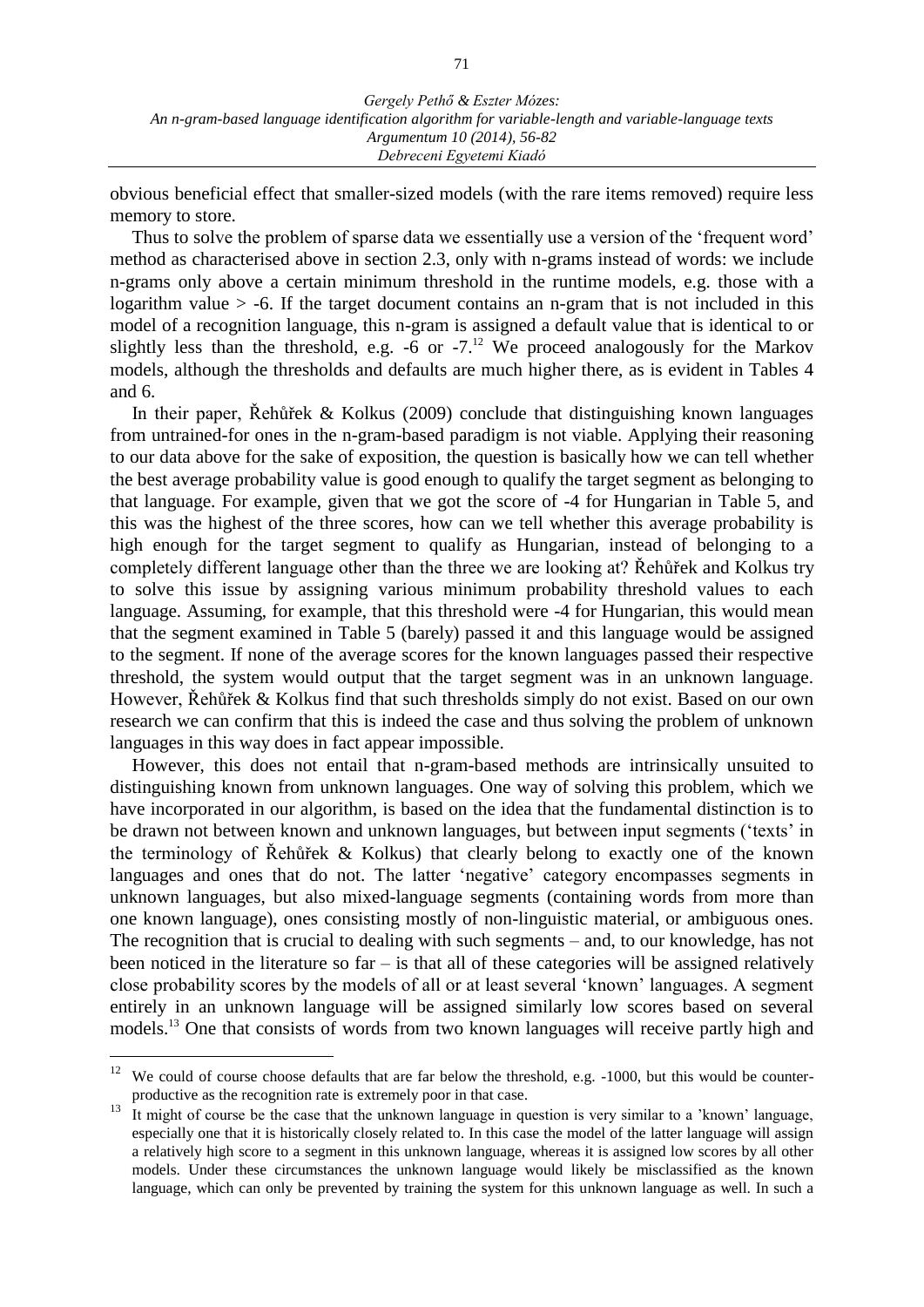partly low scores from both relevant models, which results in a mediocre average score for both languages. Finally, non-linguistic material, especially numbers will receive relatively high scores from all models. The same will characterize segments that can equally well belong to more than one language, e.g. the word *international* could be either German or English and does not belong to exactly one language. Thus what we need in order to distinguish segments that are clearly in a known language and those that belong to this negative umbrella category is not an absolute minimum threshold that Řehůřek & Kolkus were looking for, but rather a minimum threshold for the distance between the best-scoring language model (regardless of how high its score is in absolute terms) and the second best. If the distance (i.e. absolute value of the difference) between the best and the second best score is less than this minimum threshold, then the language of the target segment is 'other', meaning 'unknown/uncertain/ mixed/ambiguous or otherwise not identifiable'.<sup>14</sup>

Although it is not at all self-evident that using such a minimum distance threshold should indeed work, we have found that extending the basic algorithm in this way leads to remarkably good results in practice while representing an extremely small overhead: it consists in finding the best and second best average value, a subtraction and a comparison, all of this just once per segment.

### *3.4 Parameters*

 $\overline{a}$ 

As is evident in the description of our method above, the functioning of the algorithm depends on the value of a number of parameters. These parameters are the following:

- length of the n-grams in the language model or order of the Markov model;
- the estimated probability value (see the third column in Tables 3 and 4) below which an n-gram is excluded from the language model, i.e. the minimum probability threshold;
- the fixed default value that all n-grams not listed in the model, i.e. those below this minimum threshold, are assigned;
- length of the segments that are analysed, e.g. 9 characters in case of the example in Tables 5 and 6;
- given the average probability scores for the segment under examination for all language models, the minimum threshold value that the distance between the best and the second best score must surpass for the segment to be assigned the best-scoring language (if this condition is not met, the segment is not assigned any language but classified as 'other').

situation the problem arguably lies in the fact that we are not dealing with separate languages at all but rather dialects, and the algorithm performs as expected.

<sup>&</sup>lt;sup>14</sup> This raises the question whether it is possible in any way to distinguish more specific types within this umbrella category, e.g. to identify automatically whether a segment is mixed-language or unknown-language. This is certainly possible, although only to a very limited degree: Texts that are not only in an unknown language but are written in an untrained-for script or are not linguistically coded in a known writing system – but are instead e.g. binary files, ciphers, random junk, etc. – can be identified as a separate category since their average probability per n-gram will be very close (e.g. within the minimum threshold) to the default probability assigned to unlisted n-grams. Apart from this, we have not examined the question of automatic subclassification within the 'other' category in detail, but we have not seen anything indicating that this could be done, nor do we see a practical point in pursuing this question further.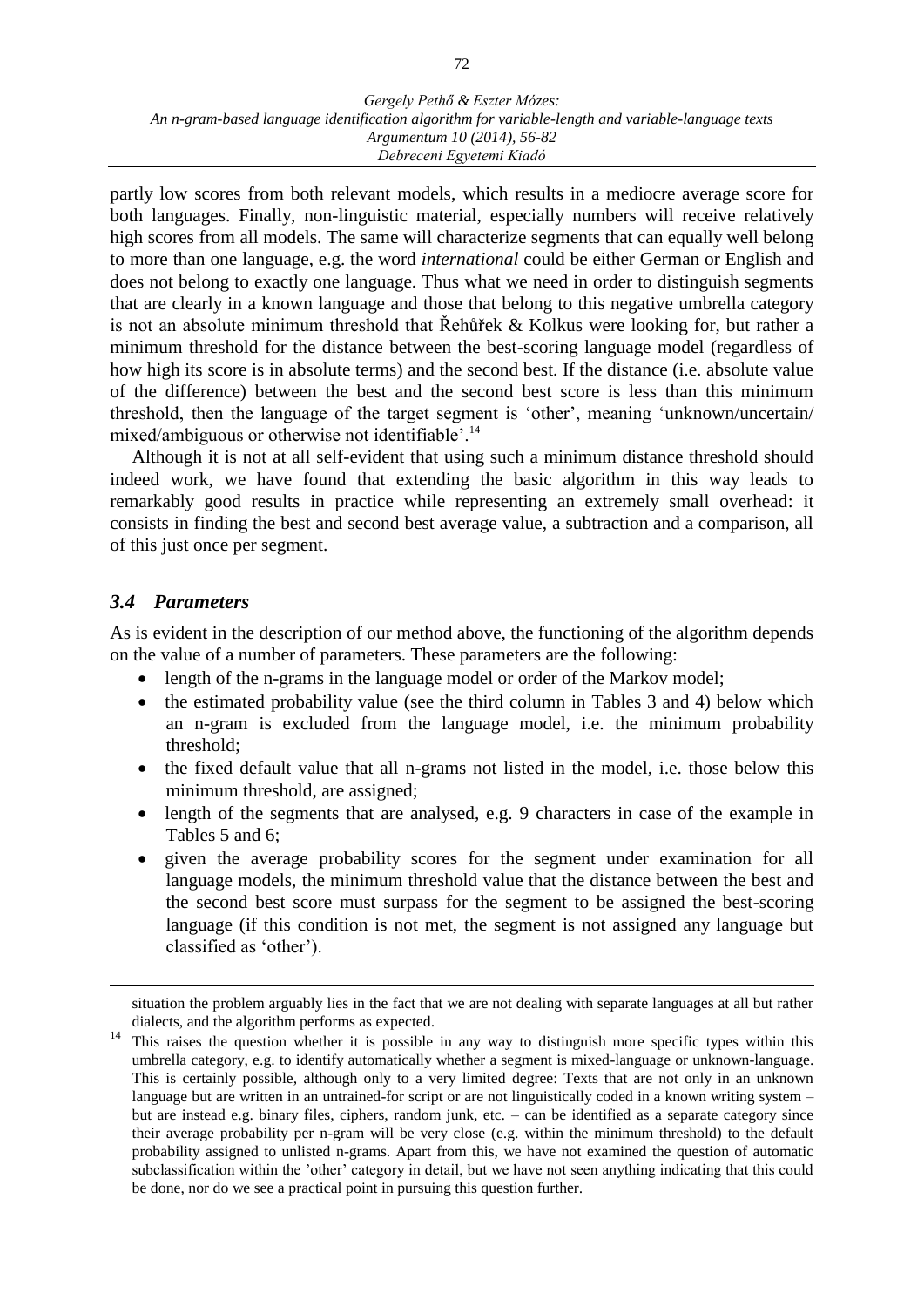Setting these parameters correctly is absolutely crucial for the recognition to work. Different settings are needed for different numbers of training languages, i.e. a system that is trained to differentiate between six languages works with very different values from one that should distinguish just two. The choice of languages, or more specifically the degree to which their models overlap also has a profound effect on parameter choice. Very different settings are needed in a system that is trained to distinguish between Hungarian with and without diacritics (as two separate recognition 'languages') versus a system that is supposed to tell apart Hungarian and English. The choice of the length of the n-grams or order of the Markov model does not depend on extrinsic factors in the same sense, and can be chosen freely (sensible values are 2 to 5); however, this choice in turn has a very profound effect on the ideal value of the other parameters, as well as on the quality of the results (see Section 4.2).

The ranges of these parameters are clearly predetermined to a certain extent. For instance, the minimum probability threshold will obviously not be larger than the most frequent n-gram (i.e. -1.8 in Table 3) and no smaller than the estimated probability of the hapax n-grams in the training corpus (i.e. around -8.5 for the same table). The fixed default value will not be larger than this threshold, but should probably not receive a value that is much lower than what the hapax n-grams would receive based on their observed frequency. We would normally prefer segment length to be as short as possible, but there is an inherent low boundary below which the idea of language identification as such does not make much sense, around 5 or 10 characters. Since a language identification method that is unable to assign the correct language to a long sentence reliably is not much good, we can assume about 150 to 200 characters for the upper boundary on segment length. We should note at this point that because the algorithm is based on calculating averages, the choice of the other parameters very strongly depends on the chosen segment length. Finally the distance threshold will necessarily be greater than zero and smaller than the distance between the value of the most frequent n-gram and the minimum probability threshold.

Apart from these obvious boundaries we do not see a way to calculate good or ideal values for the parameters. A feasible alternative, however, is choosing parameters by trial and error that work well enough for a given combination of language models and segment length. To automate this process of guesswork we used a small set of 24 texts, each in a different language and about 500 words long on average. These 24 languages included those that we have trained our system for, plus a number of other languages partly with different scripts (Japanese, Greek, Bulgarian), partly related to some of the recognition languages (Dutch, Spanish, Portuguese, Romanian; as well as Latin and Esperanto), and partly unrelated or only remotely related (Finnish, Irish, Latvian, Kurdish, Turkish, etc.). After a set of specific parameter values has been chosen, the language recogniser is run on this small corpus of roughly 10,000 words. Each segment that is either assigned the correct 'known' language, or 'other' in case of the unknown languages, counts as a success. The whole pass receives a score based on the number of successfully identified segments. The recogniser is run some 10,000 times (each time with a different combination of parameter values), which takes a couple of hours. The parameter values yielding the best scores are recorded in the process and output. Since this set of documents is relatively small, the risk of overtraining the recogniser, i.e. optimising the settings so that they work extremely well with this specific small set of documents but nothing else, is relatively high. Thus we have found that what leads to the best practical results is choosing parameters which receive very good, but not the absolutely highest scores during these optimisation passes.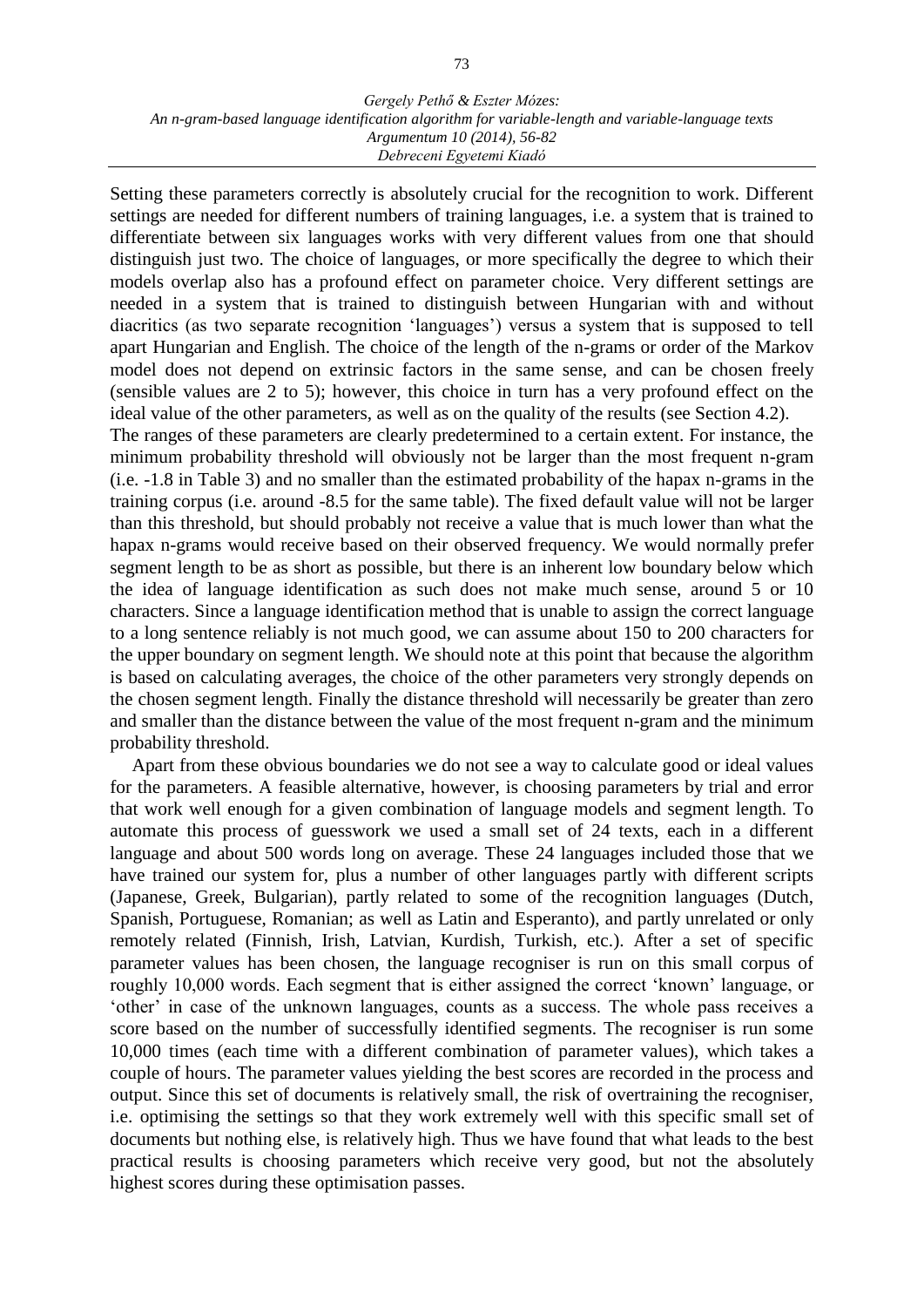### **4 Evaluating the Performance of Our Method**

### *4.1 Setup of the Experiment*

In order to test and quantify the performance of our method, as well as compare it to other approaches in the literature, we compiled three test corpora. The Hungarian, German and English corpora contain slightly more than 50 thousand words or about 300,000 to 370,000 characters each. While compiling these corpora we took special care to only include texts that belonged homogeneously to the language in question, i.e. without long stretches of foreignlanguage texts (quotations, references, etc.), lists of foreign names (like in sports texts), long symbolic or numeric sections (e.g. scientific, business or technical texts containing calculations, formulae, price lists, etc.). There was no overlap whatsoever between the training corpora that the language model was based on (cf. Section 3.2), the optimization set that was used to determine good choices for the algorithm's parameters (cf. the end of Section 3.4), and the test corpora that the experiments below were run on.

We tested our method both with simple n-gram and Markov models, as explained in Section 3.2, in order to examine whether one performed better than the other. We tried both model types with n-gram lengths/orders between 2 and 5.<sup>15</sup> In all cases the system was trained for 6 languages (Hungarian, German, English, French, Italian, Polish), each on a training corpus containing an amount of text at the order of magnitude of 100 million words. We tested each of these 8 model versions on target segments that were 10 to 150 characters in length. Each of the 8 models requires separate sets of parameter values. Since very short and very long segments also demand different parameters, we worked with two parameter sets for each model: one set for the short segments (10 to 50, optimised for a length of 30), and another for the longer segments (60 and above, optimised for a length between 70 and 90).

### *4.2 Results*

<span id="page-18-0"></span> $\overline{a}$ 

The following figures show the results of this experiment. The horizontal axis shows the length of the segments, whereas the vertical axis indicates accuracy. The accuracy is calculated as the mean of the results of the three languages: 100 per cent means that all segments in the Hungarian, English and German texts were assigned the respective language.<sup>16</sup> Figure 3 shows the results for the simple n-gram models (n-gram length 2 to 5), and Figure 4 for the four Markov models.<sup>17</sup>

We also considered using n-grams of length 6, but since memory requirements for the models grew to a huge size at this point and there was no observable improvement in the accuracy of the system as compared to length 5, we did not pursue this option any further.

<sup>16</sup> Note that (as opposed to e.g. the experiment reported in Řehůřek & Kolkus 2009) it would not make sense in our case to directly differentiate between separate precision and recall scores since our algorithm always assigns exactly one label – either the name of a trained-for language or 'other' – to every segment. However, assuming that we consider 1) cases when the system assigns a specific language to a segment, and that language is correct, as true positives, 2) cases when the system assigns an incorrect language to a segment as false positives, and 3) cases when the system assigns 'other' as negatives, then in this sense our precision rate is always extremely high (above 97 % on average even for the shortest segments for the 4- and 5-gram models, as we will see in connection with word recognition scores at the end of this section below), and the graphs in Figures 3 and 4 essentially approximate the recall rates.

<sup>&</sup>lt;sup>17</sup> A slight drop (or slower than expected growth) in performance can be observed in both diagrams for length 40. The reason for this phenomenon may be that, as we indicated above, the parameter settings we used for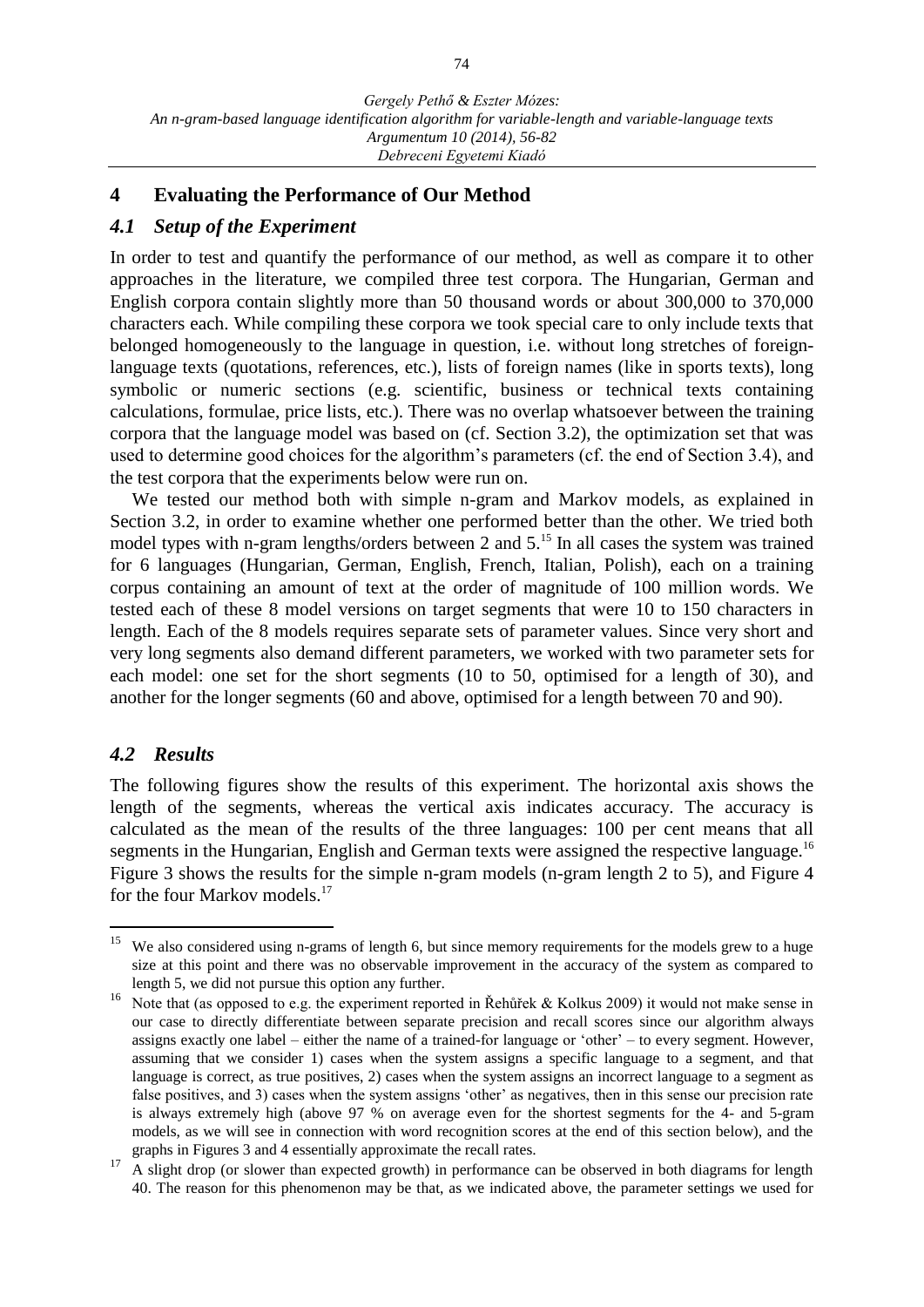*Gergely Pethő & Eszter Mózes: An n-gram-based language identification algorithm for variable-length and variable-language texts Argumentum 10 (2014), 56-82 Debreceni Egyetemi Kiadó*



*Figure 3: Recognition accuracy for simple n-gram models*



*Figure 4: Recognition accuracy for Markov models*

short segments, including length 40, were optimised for segments that were 30 characters long. Thus the scores at length 40, as well as 10 and 20, are slightly worse than what could be optimally achieved if we had adjusted the parameters for these lengths specifically.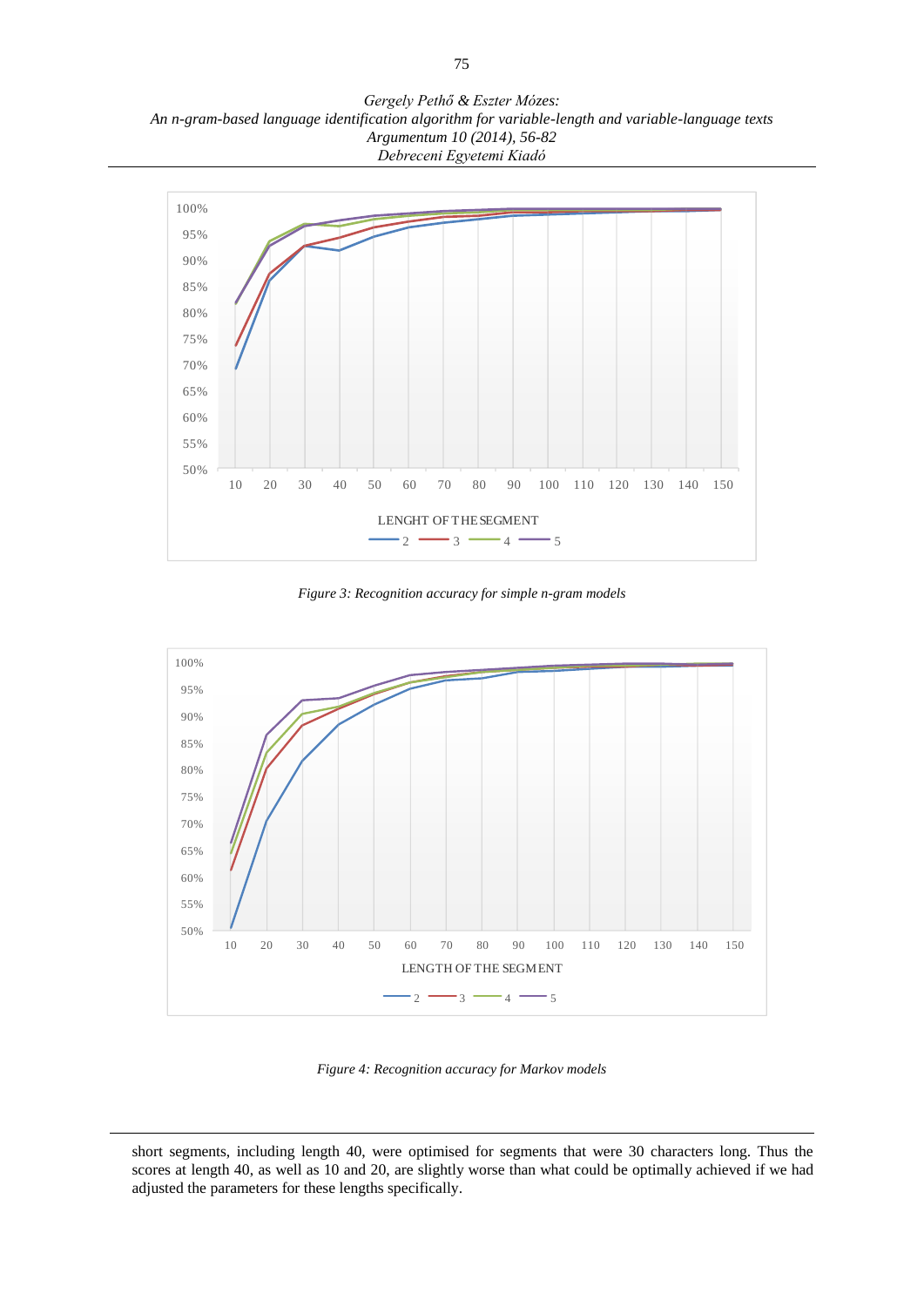Based on these two diagrams we can summarise the conclusions of our experiment as follows:

- Raising the length of the n-grams in the model results in improved accuracy with both types of model and all segment lengths. Bigrams are much worse than all other choices, trigrams are clearly better, and we get best results with 4- and 5-gram. If we also take the memory requirements of these models into consideration, 4-grams appear to represent the ideal trade-off between accuracy and resource use, yielding scores that are far better than those for trigrams, and only barely noticeably worse than for 5-grams, but with significantly lower memory use. As we have already mentioned in connection with Table 1, this directly contradicts Grothe, De Luca & Nürnberger's results, who claim that 4-grams and 5-grams work drastically worse than 3-grams.
- As we increase the length of the segments to be recognised, the accuracy measurably improves up to a length of about 100 characters (110 for n-grams, 120 for Markov models). Improvement is very steep between 10 and 30 characters and very slow above that. Accuracy for segments longer than 100 characters is, to all intents and purposes, perfect.
- Simple n-gram models work better than Markov chains across the board. This is especially apparent for shorter segments: for 10 characters the worst result using 2 gram models is nearly 70 per cent accuracy, whereas 2nd order Markov chains give rise to only 50 per cent.
- Comparing our results to those reported by Řehůřek & Kolkus (see Table 2 above), our n-gram-based method seems to perform markedly better. The average of their precision rates for small texts (10 to 30 characters) is 75.61 %, whereas their recall rate is 87.99 %. By comparison, our best accuracy rates (achieved with a 4-gram or a 5-gram model) are 84.84 %, 93.66 % and 97.09 % for lengths 10, 20 and 30, respectively. In particular, assuming that their small texts are about 20 characters long on average, and that their recall score is closest to what our accuracy rate expresses (see footnote [16](#page-18-0) above), we see a difference of more than 5 percentage points (87.99 vs. 93.66) in favour of our n-gram-based solution. Precision, as explicated in the same footnote, is drastically better, by more than 20 percentage points, although this is not directly visible in the diagram.<sup>18</sup>
- For medium-length texts, i.e. those between 30 and 300 characters in length, Řehůřek & Kolkus report an average precision of 92.2 % and recall of 98.1 %. By contrast, our accuracy is no worse or in fact better than this even at the lowest end of this range (97.65 % at length 40, 98.49 % at length 50 for the 5-gram model). At segment length 60 our results reliably surpass 99 %, and above length 110 even 99.9 %, and are thus again far better than the rates that the authors' method manages to achieve for long texts of more than 300 characters (average precision 97.54 %, recall 98.94 %).
- Comparing our results to those reported in Dunning (1994), as cited in Section 2 above, our solution also fares relatively well. Not only is it able to handle unknownlanguage and mixed-language target segments, which Dunning's method would always classify incorrectly, but it also performs better (Dunning reporting 92 %

<sup>&</sup>lt;sup>18</sup> Note that the scores they report for their version of the n-gram method, i.e. 83 % precision and 66.5 % recall for short texts, are also strikingly worse than our results.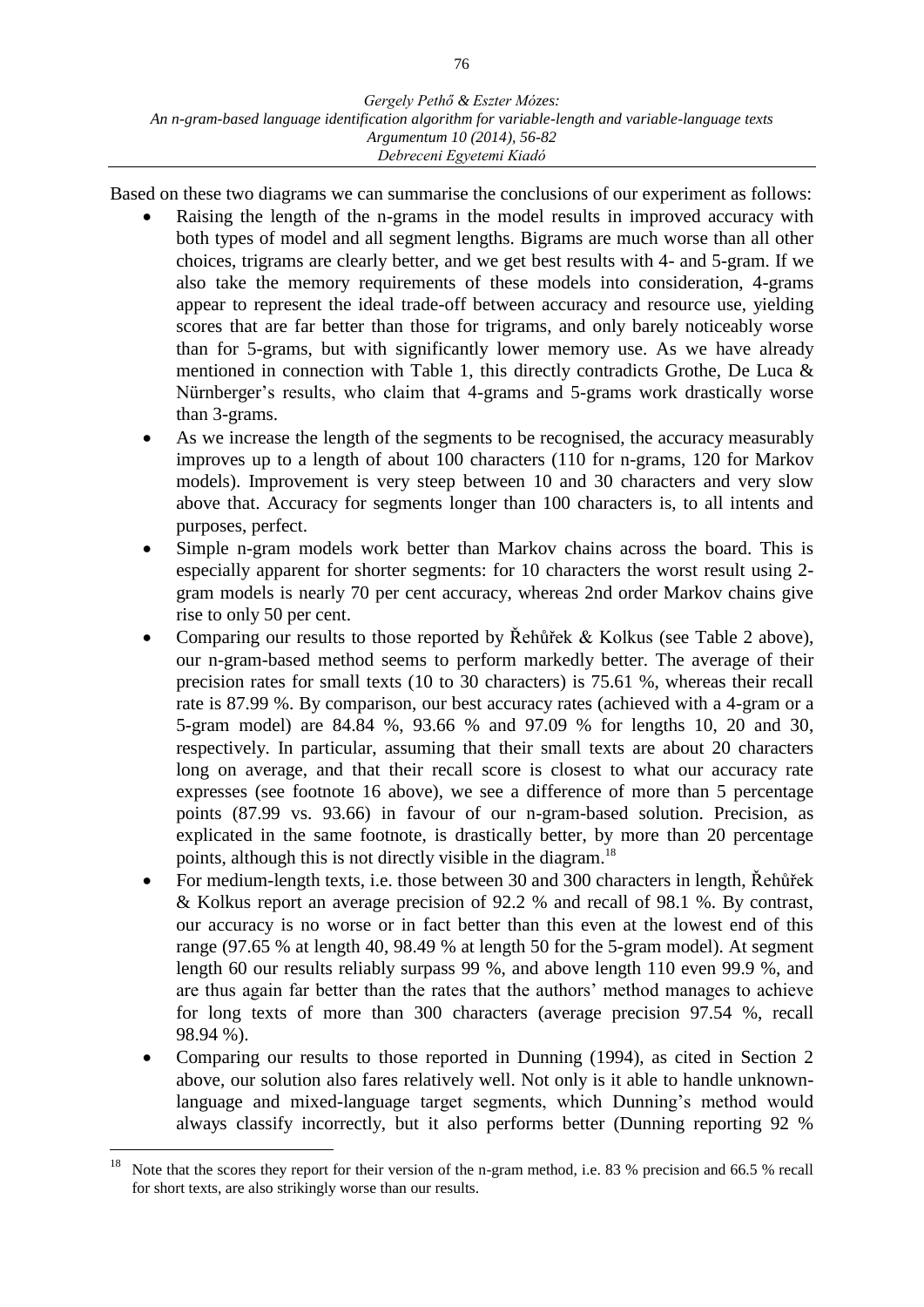accuracy for 'segments' of length 20 and apparently reaching 99.9 % only for texts that are 500 characters long).

Although the results for segment lengths above 70 as displayed in Figure 3 are already nearly perfect, they even underestimate the true level of accuracy. Almost all segments to which the recogniser does not assign the language of the subcorpus in which they appear are classified as 'other' rather than specific incorrect languages, i.e. the overwhelming majority of the mistakes are false negatives instead of false positives. This classification is expected to be incorrect since the texts in the test corpora are supposed to be linguistically homogeneous, but if we examine specific segments classified as 'other', it becomes clear that this label is in fact accurate in many cases. The following examples show typical segments (70 characters long) from the Hungarian test corpus which are classified as 'other' by the 5-gram model:

- Political Warfare Executive (PWE) felügyelte a BBC Világszolgálatá
- lődést mutat. Zoubeir Chaieb, a tunéziai Advanced e-Technologies elnök
- jci Neue Zürcher Zeitung (NZZ) nemzetközi kiadása Tar Pál volt washing
- látható A Bigger Splash: Painting After Performance című tárlaton a Ta

All four segments are mixed-language, the first and fourth being Hungarian and English, the second containing a Tunisian name in addition, and the third Hungarian and German with part of an English name at the end. In all four cases at least half of the segments is not Hungarian. Thus these segments in fact belong to the category 'other' by its definition, i.e. we are dealing with 'true' rather than 'false negatives'. Although the tested system does make real mistakes, their number is in fact lower than the figures above indicate.

In addition to this experiment that was carried out on a relatively large test corpus, we also examined two specific performance characteristics of the algorithm using smaller, more ad hoc test corpora: how our method performs when the task is to recognise the language of individual words, and how reliably languages that have not been trained for are recognised as 'other'. These are discussed in the next two sections.

### *4.3 Word Classification Performance*

In this small experiment we examined how our method fares if it is used to classify individual words in tokenised target documents. For the purposes of this experiment we defined a word as a string of characters which begins and ends with a single whitespace character, does not contain any other whitespace, and contains at least one alphabetic character. This naturally means that punctuation directly preceding or following an alphabetic character is considered part of the word. For this experiment we used simple 5-gram models, and the test corpus was the same as the optimization corpus from Section 3.4. The following figure shows the results.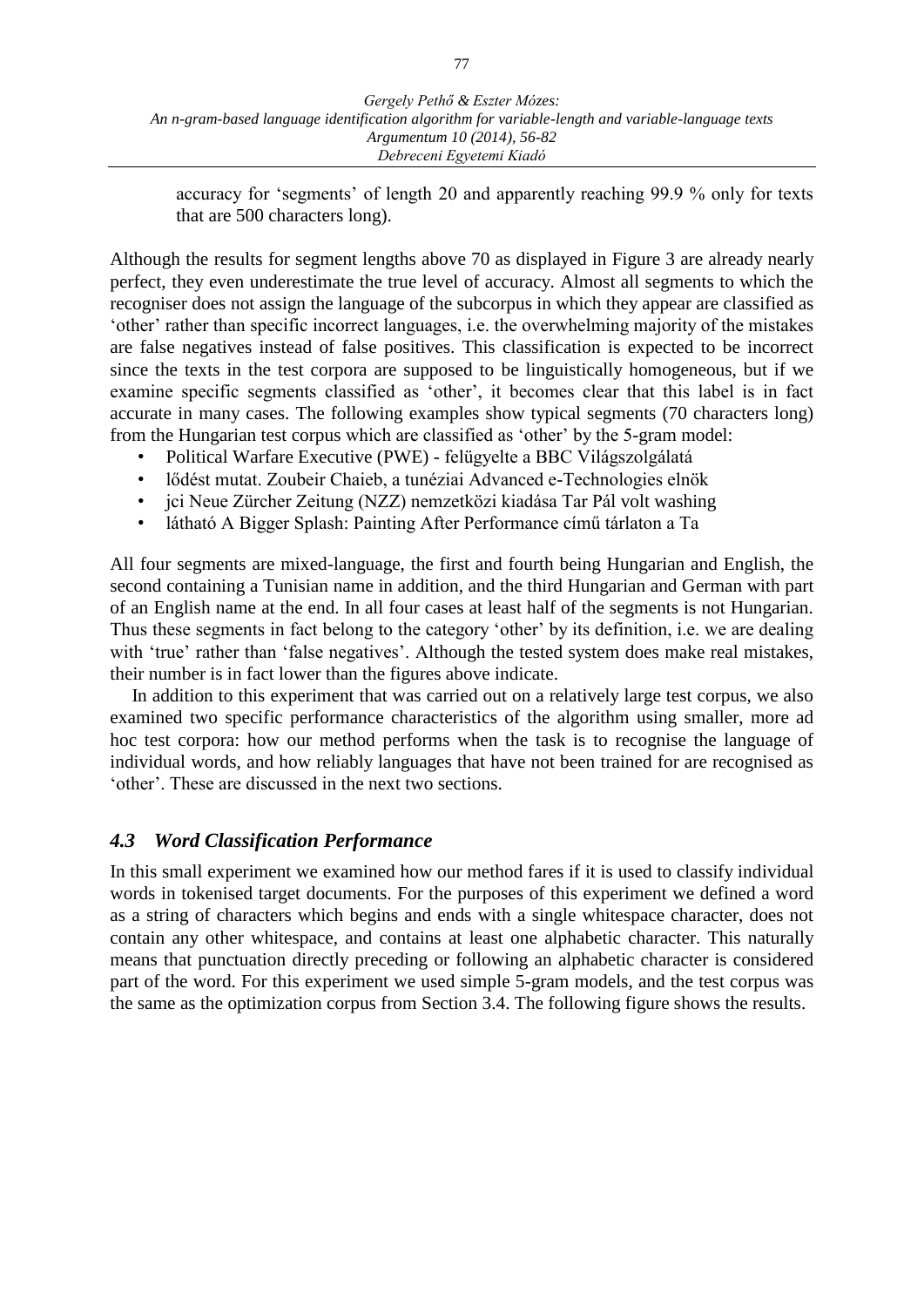*Gergely Pethő & Eszter Mózes: An n-gram-based language identification algorithm for variable-length and variable-language texts Argumentum 10 (2014), 56-82 Debreceni Egyetemi Kiadó*



*Figure 5: Recognition accuracy for word segments using 5-gram models*

Since average segment length for words (adding two whitespace characters at the left and right end) is slightly below 10 characters, it is not surprising that the rate of accurately identified items is close to the score for segment length 10 as seen in Figure 3. It is also expected that the recognition rate for English, which shares a large part of its vocabulary with three of the trained-for languages (German, French and Italian), is far lower at approximately 80 % than for Hungarian (at almost 94 %), the vocabulary of which is much less international and which has a large number of specific characters with diacritics.

What is interesting, however, is the distribution of the mistakes. As we have mentioned earlier, the number of cases where a language is incorrectly assigned is extremely low, just around 2.5 % on average, although with a large variance: about 1 % for Hungarian and 4 % for English. Compared to the total number of unsuccessful classifications (i.e. the sum of incorrect language assignments and 'others') the proportion of these 'false positives' is around 20 %, the 'others' (i.e. 'false negatives') making up the remaining 80 %. Taking into consideration the fact that the words classified as 'other' could often really belong to more than one trained-for language, and thus many of them are in fact 'true negatives' rather than mistakes, we believe that the performance characteristics are very convincing even at the word level. In particular, the n-gram-based solution is an excellent alternative to the dictionary method for languages like Hungarian, where using (at least full) vocabulary lists is impractical because of the huge number of potential inflected forms for each word.

#### *4.4 Classification of languages that are unknown to the system*

Although we have claimed that one important benefit of our method is that it can identify correctly that a language is 'unknown', rather than classifying it as one of the training languages like traditional n-gram-based approaches do, we have yet to see specific figures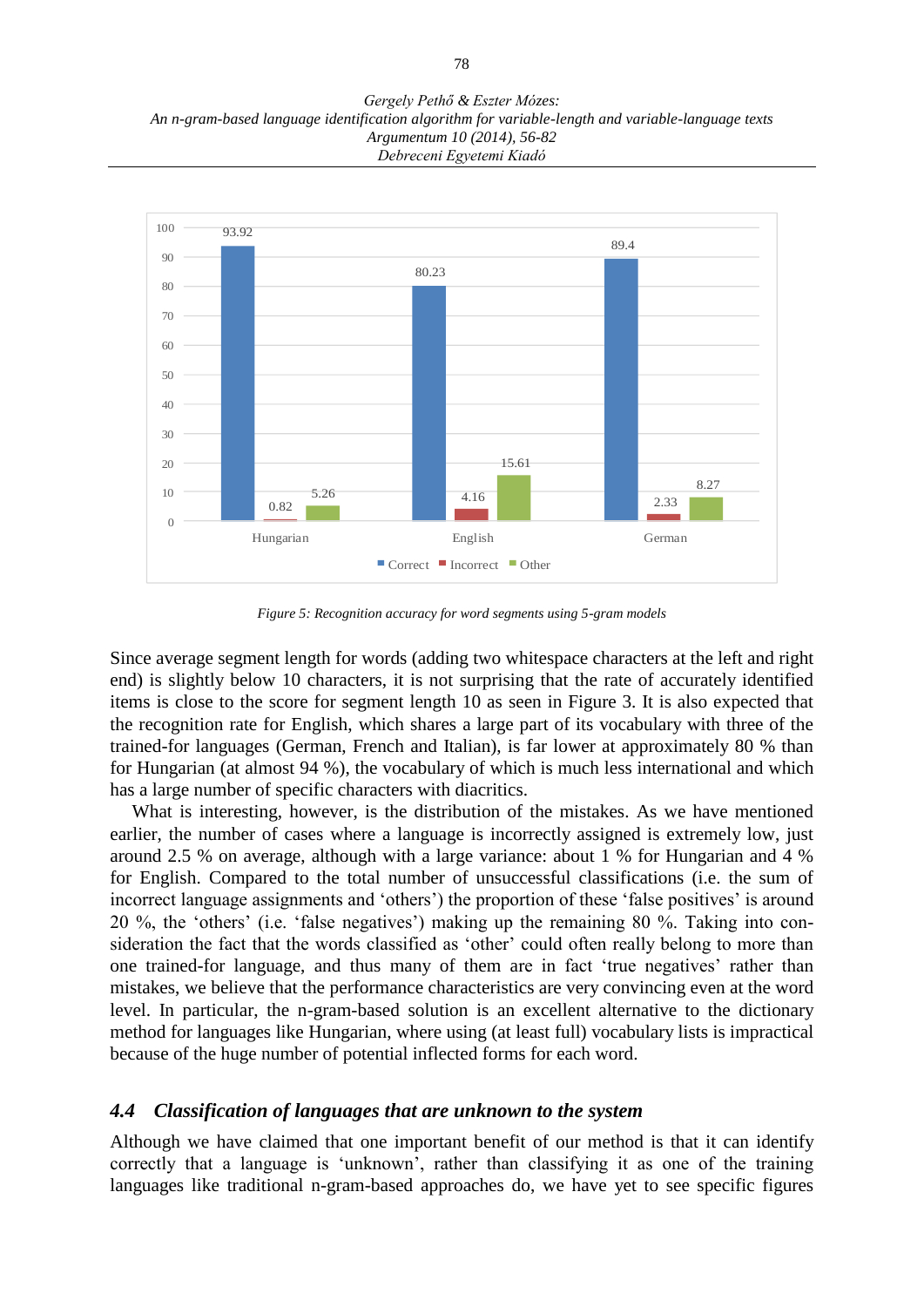supporting this claim. For the next small experiment we have used another small corpus consisting of the same 24 languages as the optimisation corpus, but different texts (taken from Wikipedia). The average size of the texts in this corpus was approximately 2000 words. We used exactly the same parameters for the algorithm as in the experiment detailed in Section 4.2, and again we employed our best-performing model, i.e. the simple 5-gram model.

The following diagram presents the results for all 15 'unknown' languages with Latinbased scripts that were included in this corpus.<sup>19</sup> The percentage represents the ratio of segments that were classified by the system correctly as 'other', compared to the total number of segments that made up a text belonging to an untrained-for language in the corpus. For example, a value of 90 % for an 'unknown' language (e.g. Czech) means that 90 % of the segments constituting the Czech test document were identified correctly as 'other', whereas the remaining 10 % were incorrectly assigned one of the six 'known' languages.

In order to keep the figure as simple and informative as possible, we have only included two sets of data in this diagram instead of showing all 15 languages separately: the average accuracy for these 15 languages, and the worst value among them for the given segment length.



*Figure 6: Recognition accuracy for segments in 'unknown' languages using 5-gram models*

We did not take into consideration the results for the Japanese, Greek and Bulgarian texts in our test corpus since these were recognised with 100 per cent accuracy for all segment lengths as 'other' because of their non-Latin script. This is an excellent result, of course, and it is reassuring that the system can reliably solve the trivial task of distinguishing between scripts, but what we are mainly interested in is how it fares with the non-trivial task of telling apart languages that use the same script.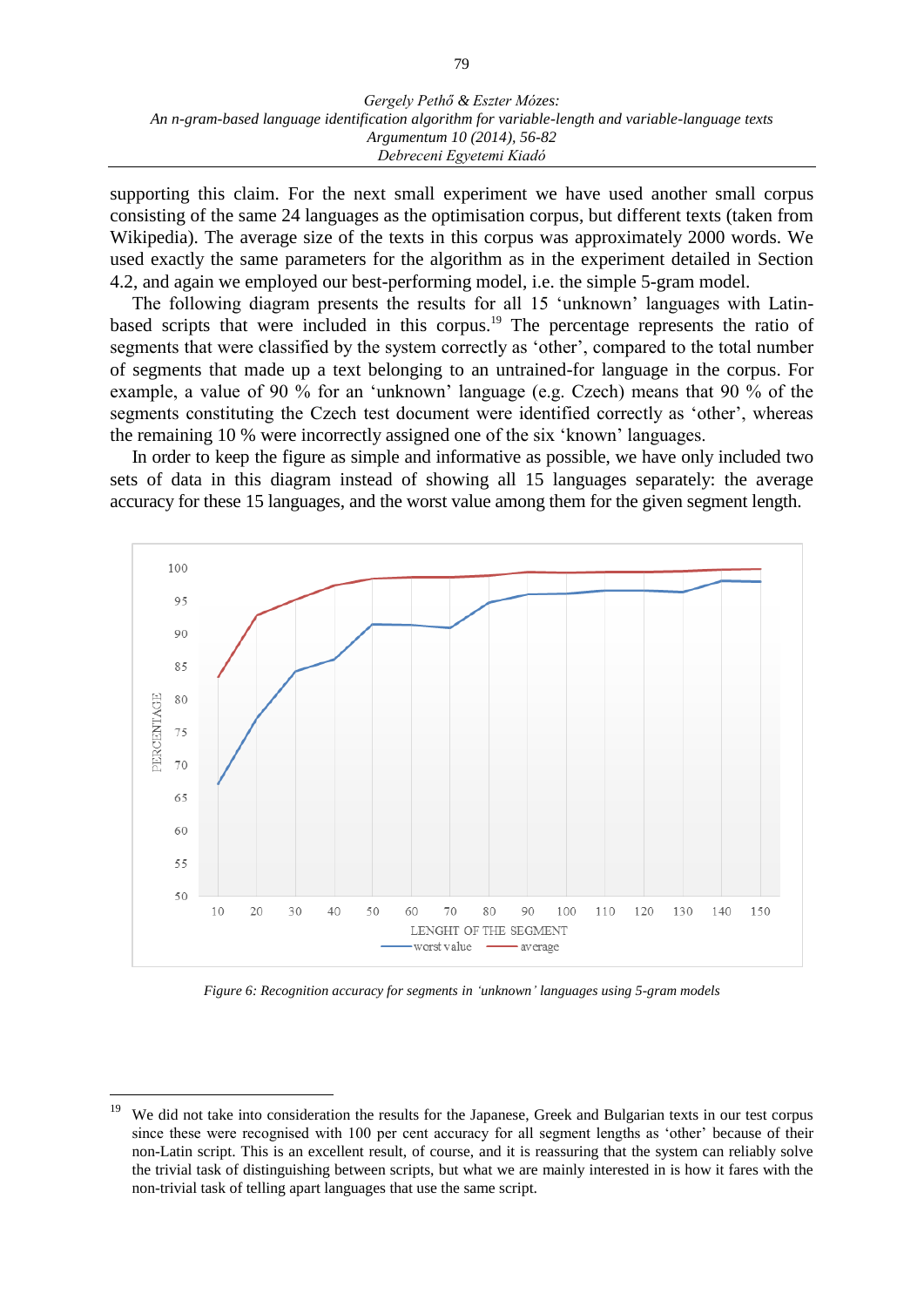*Gergely Pethő & Eszter Mózes: An n-gram-based language identification algorithm for variable-length and variable-language texts Argumentum 10 (2014), 56-82 Debreceni Egyetemi Kiadó*

For comparison, we have also included the corresponding average and worst accuracy scores for the six known languages in this test corpus:



*Figure 7: Recognition accuracy for segments of known languages using 5-gram models*

According to Figure 6, the worst value for segment length 10 is about 67 per cent, which is slightly higher than the worst value for the known languages. This value of 67 per cent accuracy belongs to the Spanish language, which is explained by the fact that two other Romance languages have been trained for, and therefore many segments are mistakenly classified by the system as either Italian or French. For related reasons the results for Portuguese (72 %) and Dutch (70 %) are far below average at segment length 10, and remain worse than average for longer segments as well. Note that these low values do not mean that our method is inherently unable to recognise the language of Spanish, Portuguese or Dutch texts; after all, the accuracy of the recognition of the known languages French and Italian is slightly higher than average. Instead, what these numbers demonstrate is that if we want the system to be able to tell apart an 'unknown' language from one or more trained-for languages that are very similar to it, and we want reliable results even for very short segments, then the only way to ensure this is to train the system for that unknown language as well.<sup>20</sup>

The average score for the shortest segments is 83.41 per cent, i.e. better than the scores we see in Figures 3 and 7 for known languages. At segment length 20 the average surpasses 90 per cent, and at length 50 even the worst value reaches this mark. The average climbs to

<sup>20</sup> <sup>20</sup> Another option would be to tweak the parameters of the algorithm, in particular the minimum distance threshold value, so that the system becomes more likely to assign 'other' rather than the name of a known language to a segment. This does indeed improve accuracy for unknown languages, but in turn reduces accuracy for the known languages. This trade-off is an essential characteristic of our algorithm.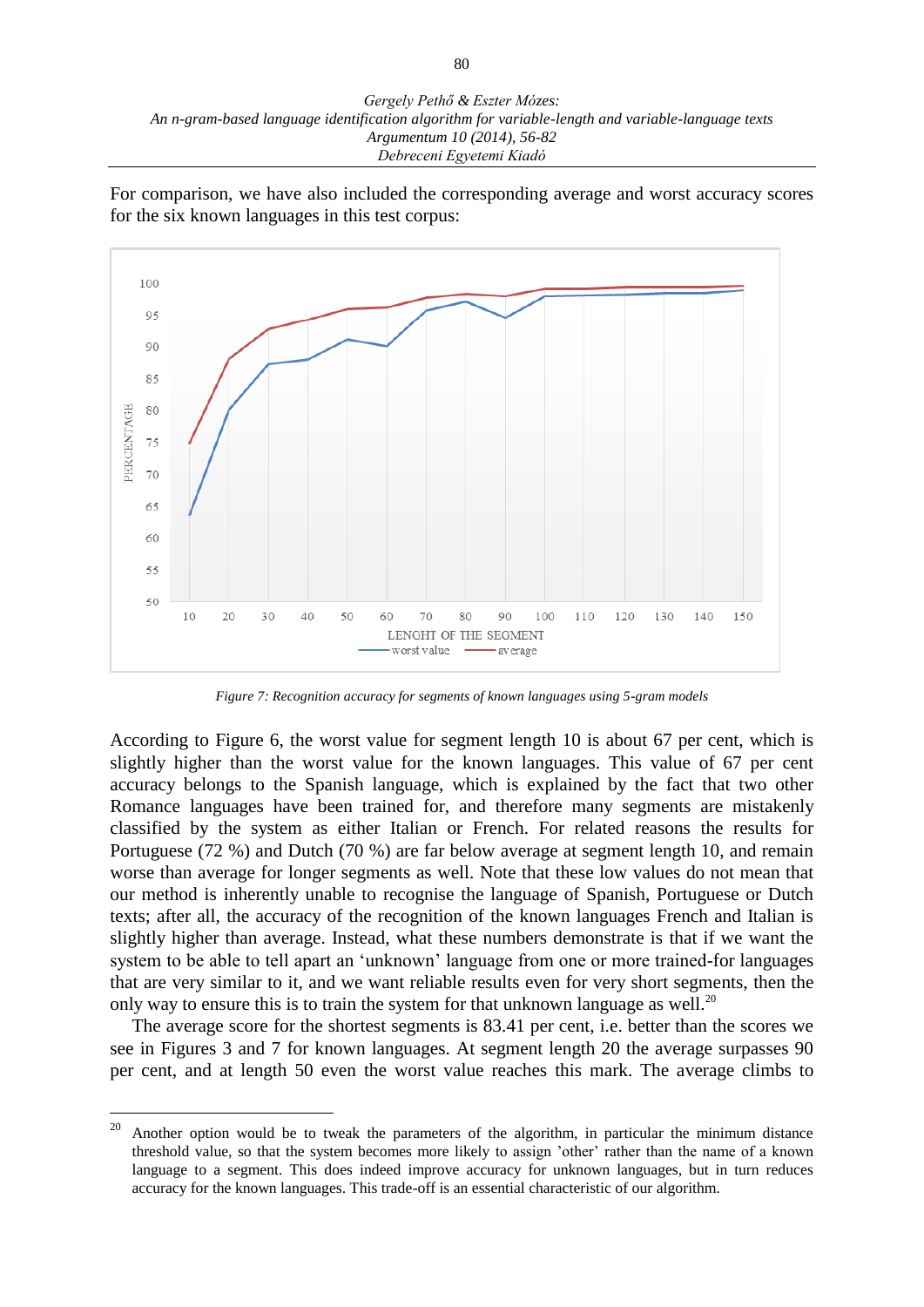approximately 99.4 % around segment length 90 and only improves very slightly for longer segments.

As Figure 7 shows, among the six known languages at the length of 10 the worst value (English) in this corpus is about 63 per cent, and the average is about 74 per cent, nearly 10 per cent lower than in the case of the unknown languages. The average reaches 90 per cent at length 30, the worst value at length 50. The 95 % correct mark is surpassed at length 50 (average) and 70 (worst), respectively. The average reaches 99 per cent at length 100, whereas the worst value misses this level slightly even for the longest segments. As explained at the end of Section 4.2, the real accuracy is certainly better than what these scores show, since the Wikipedia articles used for the experiment contain foreign names, titles, citations, etc., and thus part of the segments classified as foreign or 'other' do in fact belong to a different language or contain mixed language. Indeed the reason why the scores are lower in this experiment for the known languages than in Figure 3 is presumably that the test corpus was carefully filtered for texts containing mixed-language material in that case, whereas we are dealing with more 'natural' encyclopaedia articles here. In other words, it is probably not the performance of the system that is worse for this corpus, but the linguistic material in the corpus is simply less homogeneous, which is correctly registered by the system.

Thus we can conclude that there is no striking difference between the accuracy of the recognition of known and unknown languages: even if very short segments are being identified, the algorithm can determine with a high accuracy that part of a text in an unknown language does not belong to any of the trained-for languages.

### **5 Conclusion**

In this paper our main goal was to present a new language identification method based on traditional n-gram language models. It is straightforward to implement, very simple and fast, scales well with the number of recognition languages, and is able to handle tasks that similar algorithms proposed in the literature fail at. In particular, it can deal with input texts in unknown languages, in more than one language, and those containing non-linguistic material (like program code, binary code, numbers, etc.). To construct the models on which this method is based, what is needed is simply raw corpora in the recognition languages; no other resources such as dictionaries, morphologies, etc. are necessary, nor any degree of human supervision. The method already works very reliably for target strings that are 40 or 50 characters in length and reaches almost perfect accuracy around 100 characters. This permits a very easy and natural solution to handling multilingual texts: They are divided up into short segments, and these homogeneous single-language segments are each assigned the correct language. In addition to the experiment presented in this paper, the same implementation of our algorithm has also been used in a 'production' environment to classify texts in corpora the total volume of which was at the order of magnitude of a billion words. We can therefore confirm that this method also works reliably in practice, and it is fast enough to be used in contexts where this is critical, being able to process even such huge corpora in a matter of hours, or at most one or two days using a simple desktop PC.